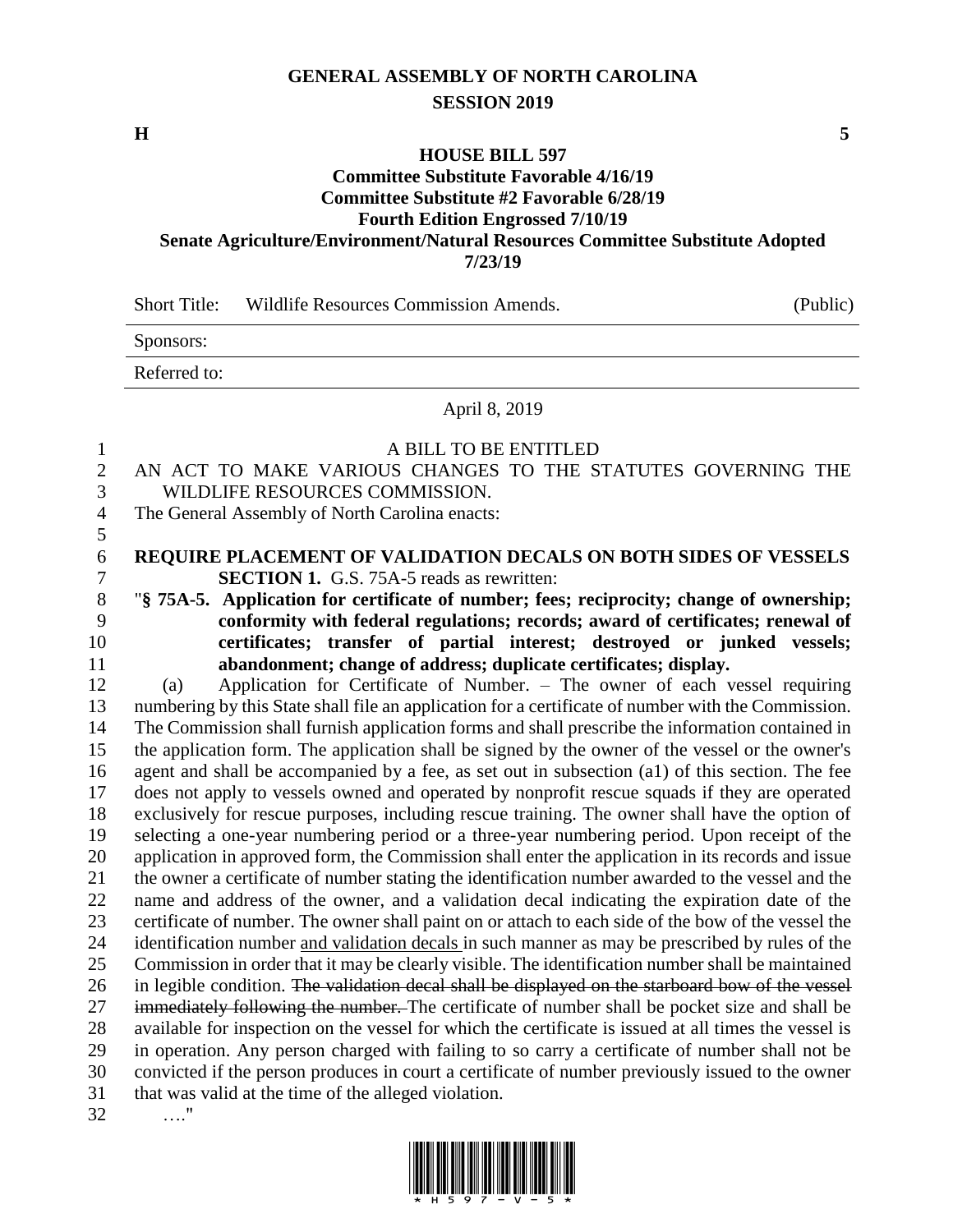| $\mathbf{1}$<br>$\overline{2}$ |     |           | AMEND DEFINITIONS RELATED TO WILDLIFE RESOURCES COMMISSION                                                                                                                                        |
|--------------------------------|-----|-----------|---------------------------------------------------------------------------------------------------------------------------------------------------------------------------------------------------|
| 3                              |     |           | PROPERTY AND MOUNTAIN TROUT WATERS                                                                                                                                                                |
| $\overline{4}$                 |     |           | <b>SECTION 2.</b> G.S. 113-129 reads as rewritten:                                                                                                                                                |
| 5<br>6                         |     |           | "§ 113-129. Definitions relating to resources.<br>The following definitions and their cognates apply in the description of the various marine                                                     |
| $\tau$                         |     |           | and estuarine and wildlife resources:                                                                                                                                                             |
| 8                              |     |           |                                                                                                                                                                                                   |
| 9<br>10<br>11                  |     | (1d)      | Boating and Fishing Access Area. - An area of land-providing access to public<br>waters and which is owned, allocated to, leased, controlled, or managed by<br>the Wildlife Resources Commission. |
| 12<br>13                       |     | .<br>(8a) | Game Lands. - Lands owned, allocated to, leased, controlled, or cooperatively                                                                                                                     |
| 14                             |     |           | managed by the Wildlife Resources Commission for public hunting, trapping,                                                                                                                        |
| 15<br>16                       |     |           | or fishing.Commission.                                                                                                                                                                            |
| 17                             |     | (11d)     | Mountain Heritage Trout Waters. – Those waters that run through or are                                                                                                                            |
| 18                             |     |           | adjacent to a city that has been designated by the Wildlife Resources                                                                                                                             |
| 19                             |     |           | Commission as a Mountain Heritage Trout City pursuant to G.S. 113-273(e).                                                                                                                         |
| 20<br>21                       |     |           | $(11d)(11e)$ Nongame Animals. – All wild animals except game and fur-bearing<br>animals.                                                                                                          |
| 22                             |     |           | $(11e)(11f)$ Nongame Birds. – All wild birds except game birds.                                                                                                                                   |
| 23                             |     | .         |                                                                                                                                                                                                   |
| 24                             |     | (13c)     | <u> Public Mountain Trout Waters. – Those waters designated by the Wildlife</u>                                                                                                                   |
| 25                             |     |           | Resources Commission that are managed and regulated to sustain a mountain                                                                                                                         |
| 26                             |     |           | trout fishery.                                                                                                                                                                                    |
| 27                             |     |           | $(13e)(13d)$ Raptor. – A migratory bird of prey authorized under federal law and                                                                                                                  |
| 28                             |     |           | regulations for the taking of quarry by falconry.                                                                                                                                                 |
| 29                             |     |           |                                                                                                                                                                                                   |
| 30                             |     | (18)      | Wildlife Resources Commission Property. - All lands, game lands, wildlife                                                                                                                         |
| 31                             |     |           | refuges, artificial constructions in boating and fishing access areas, and all                                                                                                                    |
| 32                             |     |           | other property owned, allocated to, leased, controlled, or cooperatively                                                                                                                          |
| 33                             |     |           | managed and designated for public use by the Wildlife Resources                                                                                                                                   |
| 34                             |     |           | Commission."                                                                                                                                                                                      |
| 35<br>36                       |     |           | ALLOW SALE OF PERMANENTLY PRESERVED BEARS AND TURKEYS WITH A                                                                                                                                      |
| 37                             |     |           | <b>TROPHY SALE PERMIT</b>                                                                                                                                                                         |
| 38                             |     |           | <b>SECTION 3.</b> G.S. 113-291.3 reads as rewritten:                                                                                                                                              |
| 39                             |     |           | "§ 113-291.3. Possession, sale, and transportation of wildlife.                                                                                                                                   |
| 40                             | .   |           |                                                                                                                                                                                                   |
| 41<br>42                       | (b) | $\cdots$  | With respect to dead wildlife:                                                                                                                                                                    |
| 43                             |     | (3)       | A licensed taxidermist or other licensed dealer taking temporary possession                                                                                                                       |
| 44                             |     |           | of wildlife of another may possess the wildlife that he is authorized to handle                                                                                                                   |
| 45                             |     |           | under his license in accordance with the rules of the Wildlife Resources                                                                                                                          |
| 46                             |     |           | Commission. A person not a dealer operating a preservation or processing                                                                                                                          |
| 47                             |     |           | facility, whether commercially or not, may possess the wildlife owned by                                                                                                                          |
| 48                             |     |           | another without any permit or license if he ascertains that the wildlife was                                                                                                                      |
| 49                             |     |           | lawfully taken within the State and keeps a written record of:                                                                                                                                    |
| 50                             |     |           | The name and address of the owner of the wildlife and an adequate<br>a.                                                                                                                           |
| 51                             |     |           | description of the wildlife left with him. If the description of the                                                                                                                              |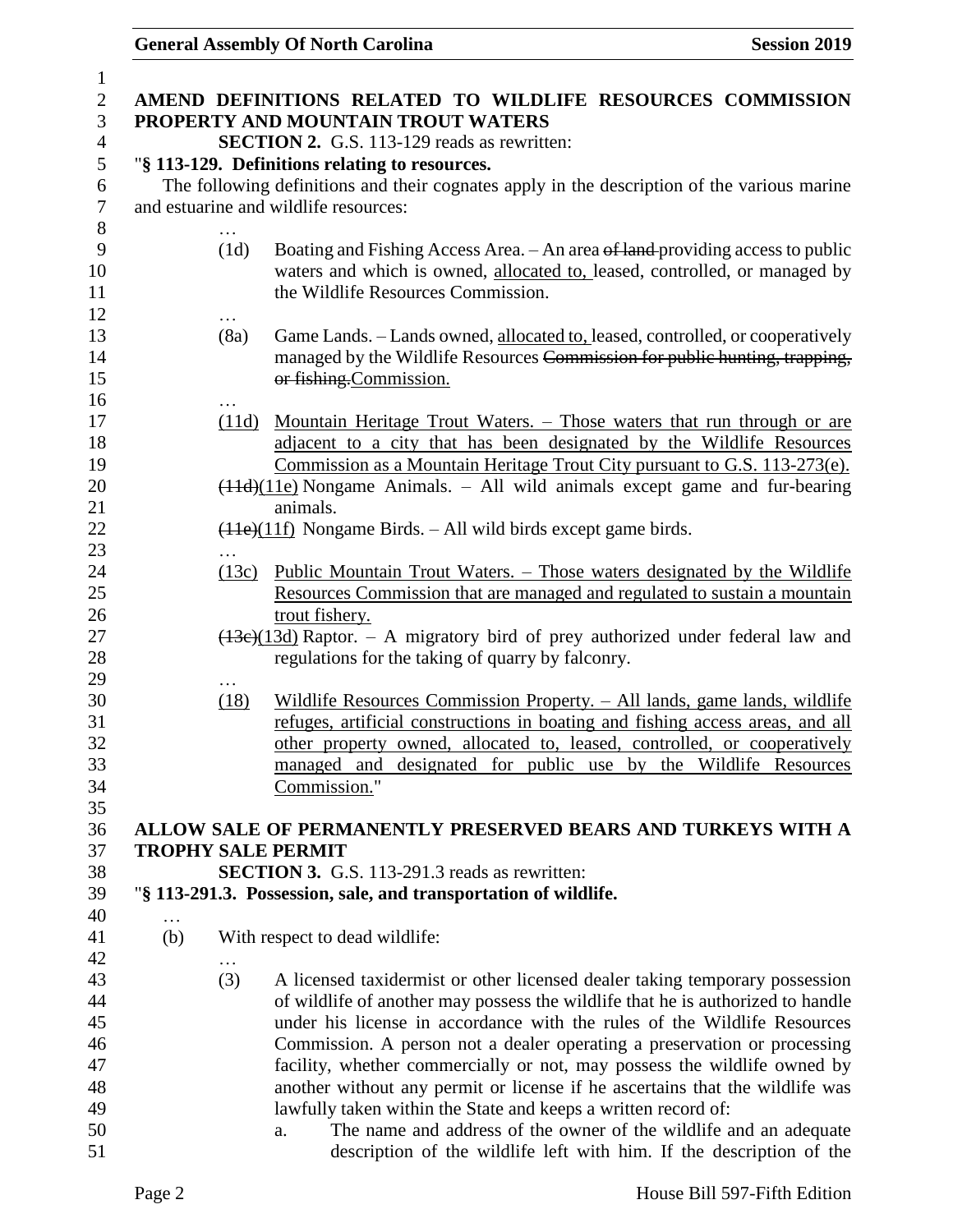|     |            | <b>General Assembly Of North Carolina</b>                                                                                                                              | <b>Session 2019</b> |
|-----|------------|------------------------------------------------------------------------------------------------------------------------------------------------------------------------|---------------------|
|     |            | wildlife changes as the result of processing, the new description must<br>be recorded.<br>The date, serial number, authorization number, and type of the license<br>b. |                     |
|     |            | under which the wildlife was taken or the applicable exemption from                                                                                                    |                     |
|     |            | license requirements which the taker met.<br>The date all wildlife left with him is received and returned to the                                                       |                     |
|     |            | c.<br>owner. If the receiving or returning of possession is to an agent or                                                                                             |                     |
|     |            | common carrier or otherwise occurs under circumstances in which                                                                                                        |                     |
|     |            | permit requirements may apply, the type and date of the permit which                                                                                                   |                     |
|     |            | authorizes the transaction must also be recorded.                                                                                                                      |                     |
|     | (4)        | The sale of rabbits and squirrels and their edible parts not for resale is<br>permitted. If the Wildlife Resources Commission finds that affected game                 |                     |
|     |            | populations would not be endangered, it may authorize the sale of heads,                                                                                               |                     |
|     |            | antlers, horns, hides, skins, plumes, feet, and claws of one or more game                                                                                              |                     |
|     |            | animals or birds. In addition, it may authorize the sale of bobcats, opossums,                                                                                         |                     |
|     |            | and raccoons, and their parts, following their taking as game animals. No part                                                                                         |                     |
|     |            | of any bear or wild turkey may be sold under the above provisions, however,                                                                                            |                     |
|     |            | and no-permanently preserved bears or tanned bear hides and permanently                                                                                                |                     |
|     |            | preserved turkeys or turkey parts may be sold with a trophy sale permit. No<br>part of any fox taken in North Carolina may be sold except as provided in               |                     |
|     |            | G.S. 113-291.4. In regulating sales, the Wildlife Resources Commission may                                                                                             |                     |
|     |            | impose necessary permit requirements.                                                                                                                                  |                     |
|     | $\ldots$ " |                                                                                                                                                                        |                     |
|     |            |                                                                                                                                                                        |                     |
|     |            | <b>UNIFIED LICENSE AMENDMENT</b>                                                                                                                                       |                     |
|     |            | <b>SECTION 4.</b> G.S. 113-351 reads as rewritten:<br>"§ 113-351. Unified hunting and fishing licenses; subsistence license waiver.                                    |                     |
|     |            |                                                                                                                                                                        |                     |
| (c) |            | Types of Unified Hunting and Fishing Licenses; Fees; Duration. - The Wildlife                                                                                          |                     |
|     | $\cdots$   | Resources Commission shall issue the following Unified Hunting and Fishing Licenses:                                                                                   |                     |
|     | (3)        | Lifetime Unified Sportsman/Coastal Recreational Fishing Licenses. - Except                                                                                             |                     |
|     |            | as provided in sub-subdivision f. of this subdivision, a A license issued under                                                                                        |                     |
|     |            | this subdivision is valid for the lifetime of the licensee. A license issued under                                                                                     |                     |
|     |            | this subdivision authorizes the licensee to take all wild animals and wild birds,                                                                                      |                     |
|     |            | including waterfowl, by all lawful methods in all open seasons, including the<br>use of game lands; to fish with hook and line for all fish in all inland fishing      |                     |
|     |            | waters and joint fishing waters, including public mountain trout waters; and                                                                                           |                     |
|     |            | to engage in recreational fishing in coastal fishing waters.                                                                                                           |                     |
|     |            | $\cdots$                                                                                                                                                               |                     |
|     |            | f.<br>Resident Disabled Veteran Lifetime Unified Sportsman/Coastal                                                                                                     |                     |
|     |            | Recreational Fishing License. $-$ \$110.00. This license shall be issued                                                                                               |                     |
|     |            | only to an individual who is a resident of the State and who is a fifty                                                                                                |                     |
|     |            | percent (50%) or more disabled veteran as determined by the United                                                                                                     |                     |
|     |            | States Department of Veterans Affairs or as established by rules of the                                                                                                |                     |
|     |            | Wildlife Resources Commission. This license remains valid for the<br>lifetime of the licensee so long as the licensee remains fifty percent                            |                     |
|     |            | $(50\%)$ or more disabled.                                                                                                                                             |                     |
|     |            | 11                                                                                                                                                                     |                     |
|     |            |                                                                                                                                                                        |                     |

## **WILDLIFE ENDOWMENT FUND CHANGES**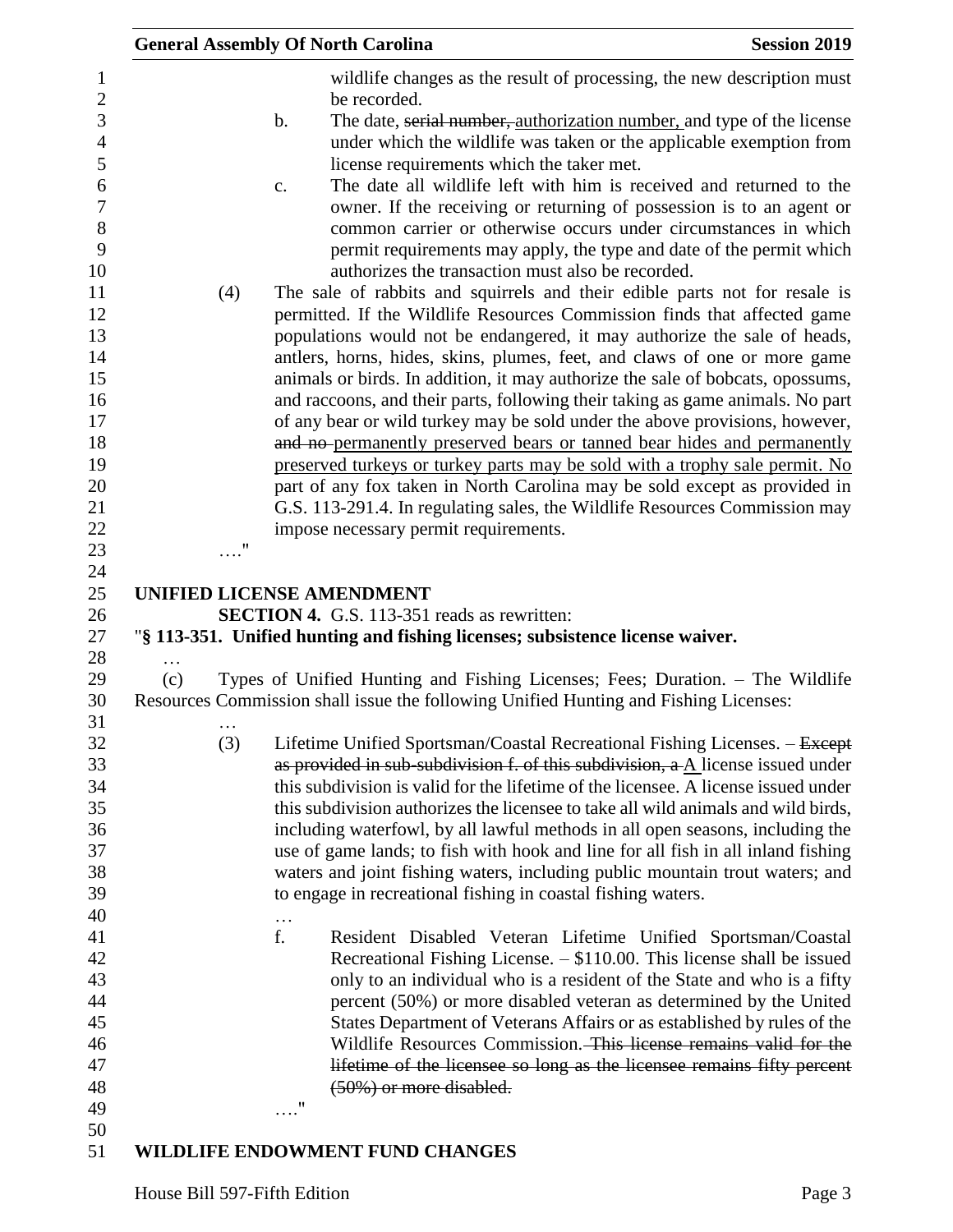|                |      | <b>General Assembly Of North Carolina</b>                                                                | <b>Session 2019</b> |
|----------------|------|----------------------------------------------------------------------------------------------------------|---------------------|
| $\mathbf{1}$   |      | <b>SECTION 5.</b> G.S. 143-250.1 reads as rewritten:                                                     |                     |
| $\overline{c}$ |      | "§ 143-250.1. Wildlife Endowment Fund.                                                                   |                     |
| 3              | (a)  | Recognizing the inestimable importance to the State and its people of conserving the                     |                     |
| $\overline{4}$ |      | wildlife resources of North Carolina, and for the purpose of providing the opportunity for citizens      |                     |
| 5              |      | and residents of the State to invest in the future of its wildlife resources, there is created the North |                     |
| 6              |      | Carolina Wildlife Endowment Fund, the income and principal of which shall be used only for               |                     |
| 7              |      | the purpose of supporting wildlife conservation programs of the State in accordance with this            |                     |
| 8              |      | section. This fund shall also be known as the Eddie Bridges Fund.                                        |                     |
| 9              | (b)  | There is created the Board of Trustees of the Wildlife Endowment Fund of the                             |                     |
| 10             |      | Wildlife Resources Commission, with full authority over the administration of the Wildlife               |                     |
| 11             |      | Endowment Fund, whose ex officio chairman, vice-chairman, and members shall be the                       |                     |
| 12             |      | chairman, vice-chairman, and members of the Wildlife Resources Commission. The State                     |                     |
| 13             |      | Treasurer shall be the custodian of the Wildlife Endowment Fund and shall invest its assets in           |                     |
| 14             |      | accordance with the provisions of G.S. 147-69.2 and 147-69.3.                                            |                     |
| 15             | (c)  | The assets of the Wildlife Endowment Fund shall be derived from the following:                           |                     |
| 16             | (1)  | The proceeds of any gifts, grants and contributions to the State which are                               |                     |
| 17             |      | specifically designated for inclusion in the fund; fund.                                                 |                     |
| 18             | (2)  | The proceeds from the sale of lifetime sportsman combination licenses issued                             |                     |
| 19             |      | pursuant to G.S. 113-270.1D; G.S. 113-270.1D.                                                            |                     |
| 20             | (3)  | The proceeds from the sale of lifetime hunting and lifetime fishing licenses                             |                     |
| 21             |      | pursuant to G.S. 113-270.2(e)(2) and G.S. 113-271(d)(3); G.S. 113-270.2 and                              |                     |
| 22             |      | G.S. 113-271.                                                                                            |                     |
| 23             | (3a) | The proceeds from the sale of lifetime trapping licenses pursuant to                                     |                     |
| 24             |      | G.S. $113-270.5(b)$ .                                                                                    |                     |
| $25\,$         | (4)  | The proceeds of lifetime subscriptions to the magazine Wildlife in North                                 |                     |
| 26             |      | Carolina at such rates as may be established from time to time by the Wildlife                           |                     |
| 27             |      | Resources Commission; Commission.                                                                        |                     |
| 28             | (5)  | Any amount in excess of the statutory fee for a particular lifetime license or                           |                     |
| 29             |      | lifetime subscription shall become an asset of the fund and shall qualify as a                           |                     |
| 30             |      | tax exempt donation to the State; State.                                                                 |                     |
| 31             | (5a) | The proceeds from the sale of lifetime combination hunting and fishing                                   |                     |
| 32             |      | for<br>disabled<br>licenses<br>residents                                                                 | pursuant<br>to      |
| 33             |      | G.S. 113-270.1C(b)(4); G.S. 113-270.1C.                                                                  |                     |
| 34             | (5b) | The Wildlife Resources Commission's portion of the proceeds from the sale                                |                     |
| 35             |      | of lifetime unified licenses pursuant to G.S. 113-351.                                                   |                     |
| 36             | (6)  | Such other sources as may be specified by law.                                                           |                     |
| 37             | (d)  | The Wildlife Endowment Fund is declared to constitute a special trust derived from a                     |                     |
| 38             |      | contractual relationship between the State and the members of the public whose investments               |                     |
| 39             |      | contribute to the fund. In recognition of such special trust, the following limitations and              |                     |
| 40             |      | restrictions are placed on expenditures from the funds:                                                  |                     |
| 41             | (1)  | Any limitations or restrictions specified by the donors on the uses of the                               |                     |
| 42             |      | income derived from gifts, grants and voluntary contributions shall be                                   |                     |
| 43             |      | respected but shall not be binding.                                                                      |                     |
| 44             | (2)  | No expenditures or disbursements from the income from the proceeds derived                               |                     |
| 45             |      | from the sale of Infant Lifetime Sportsman or Youth Lifetime Sportsman                                   |                     |
| 46             |      | Licenses pursuant to G.S. 113-270.1D(b)(1) or (2) shall be made for any                                  |                     |
| 47             |      | purpose until the respective holders of such licenses attain the age of 16 years.                        |                     |
| 48             |      | The State Treasurer, as custodian of the fund, shall determine actuarially from                          |                     |
| 49             |      | time to time the amount of income within the fund which remains encumbered                               |                     |
| 50             |      | by and which is free of this restriction. For such purpose, the executive                                |                     |
| 51             |      | director shall cause deposits of proceeds and related investment income from                             |                     |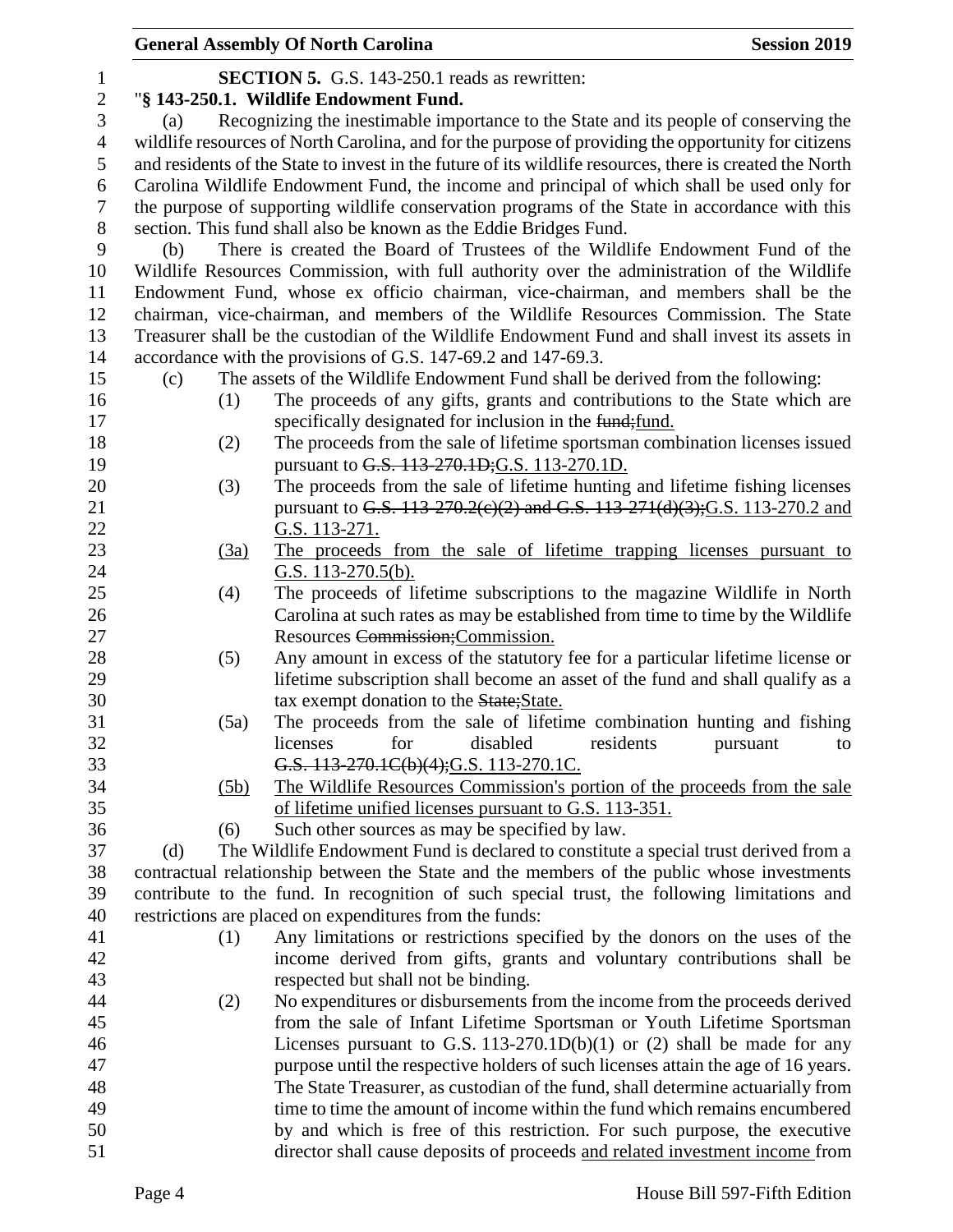|                          | <b>General Assembly Of North Carolina</b>                                                                                                                                                                   | <b>Session 2019</b> |
|--------------------------|-------------------------------------------------------------------------------------------------------------------------------------------------------------------------------------------------------------|---------------------|
| 1<br>$\overline{c}$<br>3 | Infant Lifetime Sportsman Licenses to be distinguished and deposits of<br>proceeds from and Youth Lifetime Sportsman Licenses to be accompanied by<br>information as to the ages of the license recipients. |                     |
| $\overline{4}$           | No expenditure or disbursement shall be made from the principal of the<br>(3)                                                                                                                               |                     |
| 5                        | Wildlife Endowment Fund except as otherwise provided by law.                                                                                                                                                |                     |
| 6                        | The income received and accruing from the investments of the Wildlife<br>(4)                                                                                                                                |                     |
| 7                        | Endowment Fund must be spent only in furthering the conservation of wildlife                                                                                                                                |                     |
| 8                        | resources and the efficient operation of the North Carolina Wildlife Resources                                                                                                                              |                     |
| 9                        | Commission in accomplishing the purposes of the agency as set forth in                                                                                                                                      |                     |
| 10<br>11                 | G.S. 143-239.<br>The Board of Trustees of the Wildlife Endowment Fund may accumulate the<br>(e)                                                                                                             |                     |
| 12                       | investment income of the fund until the income, in the sole judgment of the trustees, can provide                                                                                                           |                     |
| 13                       | a significant supplement to the budget of the Wildlife Resources Commission. After that time the                                                                                                            |                     |
| 14                       | trustees, in their sole discretion and authority, may direct expenditures from the investment                                                                                                               |                     |
| 15                       | income of the fund for the purposes set out in division (4) of subsection (d).                                                                                                                              |                     |
| 16                       | Expenditure of the investment income derived from the Wildlife Endowment Fund<br>(f)                                                                                                                        |                     |
| 17                       | shall be made through the State budget accounts of the Wildlife Resources Commission in                                                                                                                     |                     |
| 18                       | accordance with the provisions of the Executive Budget Act. The Wildlife Endowment Fund is                                                                                                                  |                     |
| 19                       | subject to the oversight of the State Auditor pursuant to Article 5A of Chapter 147 of the General                                                                                                          |                     |
| 20                       | Statutes.                                                                                                                                                                                                   |                     |
| 21                       | At all times during which the cash balance in the Wildlife Endowment Fund is equal<br>(f1)                                                                                                                  |                     |
| 22                       | to or greater than the sum of one hundred million dollars (\$100,000,000), the Wildlife Resources                                                                                                           |                     |
| 23                       | Commission shall budget at least twenty-five percent (25%) of the annual expendable interest                                                                                                                |                     |
| 24                       | investment income from the Fund, as determined by the Board of Trustees of the Fund, to                                                                                                                     |                     |
| 25                       | implement the conservation goals set forth in the Wildlife Resource Commission's strategic plan.                                                                                                            |                     |
| 26                       | The Wildlife Endowment Fund and the investment income therefrom shall not take<br>(g)                                                                                                                       |                     |
| 27                       | the place of State appropriations or agency receipts placed in the Wildlife Resources Fund, or                                                                                                              |                     |
| 28<br>29                 | any part thereof, but any portion of the income of the Wildlife Endowment Fund available for                                                                                                                |                     |
| 30                       | the purpose set out in $\frac{division \text{subdivision}}{4}$ of subsection (d) shall be used to supplement other<br>income of and appropriations to the Wildlife Resources Commission to the end that the |                     |
| 31                       | Commission may improve and increase its services and become more useful to a greater number                                                                                                                 |                     |
| 32                       | of people.                                                                                                                                                                                                  |                     |
| 33                       | (h)<br>In the event of a future dissolution of the Wildlife Resources Commission, such State                                                                                                                |                     |
| 34                       | agency as shall succeed to its budgetary authority shall, ex officio, assume the trusteeship of the                                                                                                         |                     |
| 35                       | Wildlife Endowment Fund and shall be bound by all the limitations and restrictions placed by                                                                                                                |                     |
| 36                       | this section on expenditures from the fund. No repeal or modification of this section or of                                                                                                                 |                     |
| 37                       | G.S. 143-239 shall alter the fundamental purposes to which the Wildlife Endowment Fund may                                                                                                                  |                     |
| 38                       | be applied. No future dissolution of the Wildlife Resources Commission or substitution of any                                                                                                               |                     |
| 39                       | agency in its stead shall invalidate any lifetime license issued in accordance with                                                                                                                         |                     |
| 40                       | G.S. 113-270.1D(b), 113-270.2(c)(2), or $113-271(d)(3)$ , $113-271(d)(3)$ , or $113-351(c)$ ."                                                                                                              |                     |
| 41                       |                                                                                                                                                                                                             |                     |
| 42                       | <b>VARIOUS LICENSE CHANGES</b>                                                                                                                                                                              |                     |
| 43                       | <b>SECTION 6.(a)</b> G.S. 113-270.1B reads as rewritten:                                                                                                                                                    |                     |
| 44                       | "\\$ 113-270.1B. License required to hunt, fish, or trap; fees set by Commission.                                                                                                                           |                     |
| 45<br>46                 | Except as otherwise specifically provided by law, no person may hunt, fish, trap, or<br>(a)<br>participate in any other activity regulated by the Wildlife Resources Commission for which a                 |                     |
| 47                       | license is provided by law without having first procured a current and valid license authorizing                                                                                                            |                     |
| 48                       | the activity.                                                                                                                                                                                               |                     |
| 49                       | (b)<br>Except as indicated otherwise, all licenses are annual licenses licenses, permits,                                                                                                                   |                     |
| 50                       | stamps, and certifications are valid from the date of issue for a period of 12 months.                                                                                                                      |                     |
| 51                       | As used in this section, the term "effective date" means the later of:<br>(c)                                                                                                                               |                     |
|                          | House Bill 597-Fifth Edition                                                                                                                                                                                | Page 5              |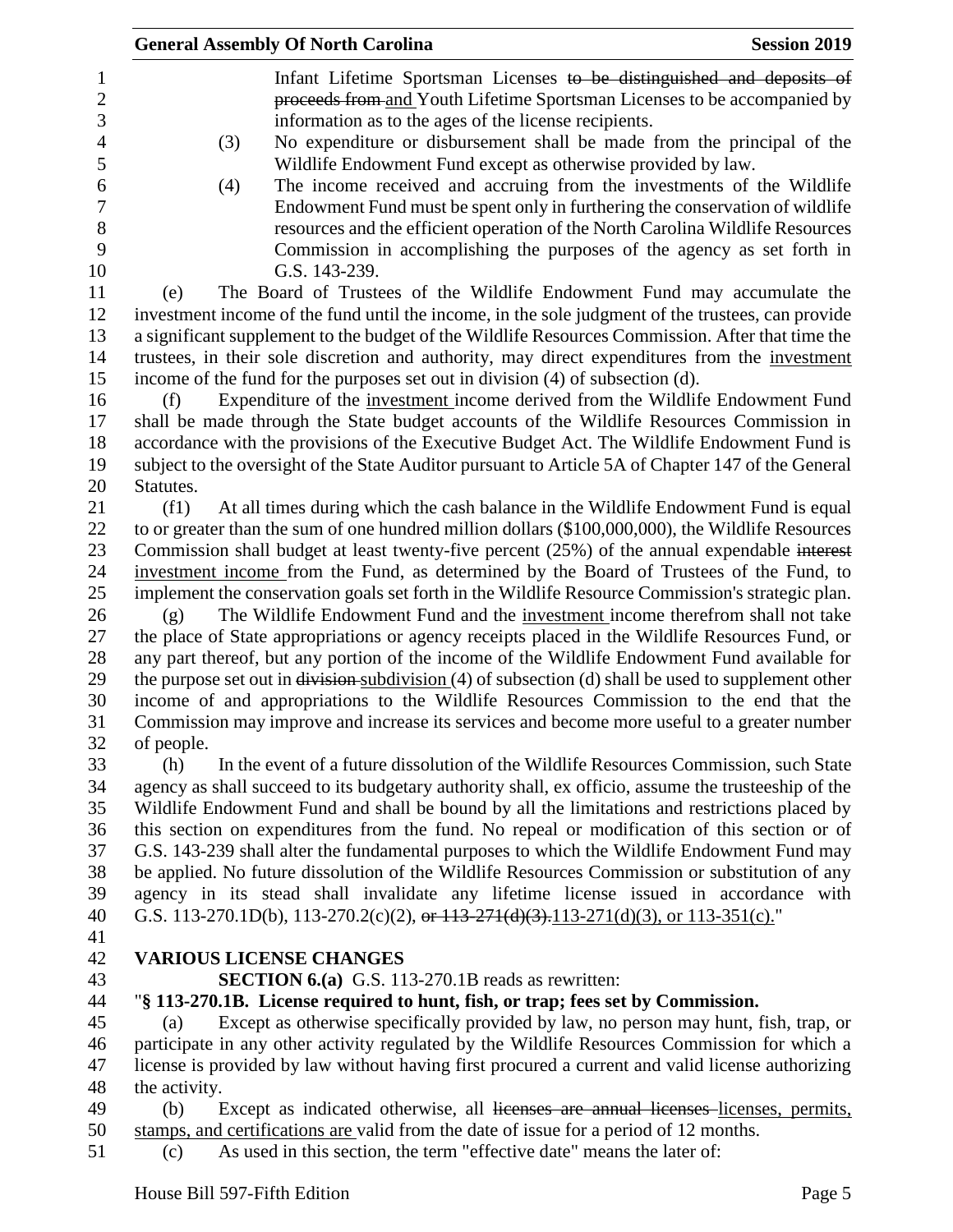|                   |                 | <b>General Assembly Of North Carolina</b>                                                                                                                                                     | <b>Session 2019</b> |
|-------------------|-----------------|-----------------------------------------------------------------------------------------------------------------------------------------------------------------------------------------------|---------------------|
| $\mathbf{1}$      | (1)             | The date of purchase of a new license.                                                                                                                                                        |                     |
| $\mathbf{2}$<br>3 | (2)             | The first day after the expiration of a currently valid license of the same type<br>held by the licensee.                                                                                     |                     |
| $\overline{4}$    | (d)             | For those licenses sold directly through the Commission by telephone, mail, online,                                                                                                           |                     |
| 5                 |                 | or at a service counter, the Commission may charge a fee of two dollars (\$2.00) per transaction.                                                                                             |                     |
| 6                 |                 | A fee may not be charged by the Commission for federal Harvest Information Program (HIP)                                                                                                      |                     |
| $\boldsymbol{7}$  |                 | certification, big game harvest report cards for lifetime license holders, exempt landowners,                                                                                                 |                     |
| $8\,$             |                 | persons of less than 16 years of age, or for any other license or vessel transactions for which there                                                                                         |                     |
| 9                 | is no charge.   |                                                                                                                                                                                               |                     |
| 10                | (e)             | The Wildlife Resources Commission shall adopt rules to establish fees for the                                                                                                                 |                     |
| 11<br>12          |                 | hunting, fishing, trapping, and activity licenses all licenses, permits, stamps, and certifications<br>issued and administered by the Wildlife Resources Commission. Commission, except those |                     |
| 13                |                 | specified in G.S. 113-173. No rule to increase fees above January 1, 2015, levels may increase a                                                                                              |                     |
| 14                |                 | fee in excess of the total increase in the Consumer Price Index for All Urban Consumers                                                                                                       |                     |
| 15                |                 | Consumers, rounded up to the next whole dollar, over the period of time since the last fee change.                                                                                            |                     |
| 16                |                 | The statutory fees for the hunting, fishing, trapping, and activity licenses issued and                                                                                                       |                     |
| 17                |                 | administered by the Wildlife Resources Commission shall expire when the rules adopted                                                                                                         |                     |
| 18                |                 | pursuant to this subsection become effective."                                                                                                                                                |                     |
| 19                |                 | <b>SECTION 6.(b)</b> G.S. 113-270.1C reads as rewritten:                                                                                                                                      |                     |
| 20                |                 | "§ 113-270.1C. Combination hunting and inland fishing licenses.                                                                                                                               |                     |
| 21                | (a)             | The combination hunting and inland fishing licenses set forth in subsection (b) of this                                                                                                       |                     |
| 22                |                 | section entitle the licensee to take, except on game lands, take all wild birds and wild animals,                                                                                             |                     |
| 23                |                 | other than big game and waterfowl, by all lawful methods methods, except trapping, and in all                                                                                                 |                     |
| 24                |                 | open seasons, and to fish with hook and line in all inland and joint fishing waters, except and                                                                                               |                     |
| 25                |                 | public mountain trout waters. waters, but does not entitle the licensee to engage in fishing in                                                                                               |                     |
| 26                |                 | coastal fishing waters. A combination hunting and inland fishing license issued under this section                                                                                            |                     |
| 27                |                 | does not entitle the licensee to engage in recreational fishing in coastal fishing waters that are not                                                                                        |                     |
| 28<br>29          | Property.       | joint fishing waters-entitles the licensee to access and use Wildlife Resources Commission                                                                                                    |                     |
| 30                | (b)             | Combination hunting and inland fishing licenses issued by the Wildlife Resources                                                                                                              |                     |
| 31                | Commission are: |                                                                                                                                                                                               |                     |
| 32                | (1)             | Resident Annual Combination Hunting and Inland Fishing License $-\frac{$25.00}{}$ .                                                                                                           |                     |
| 33                |                 | \$35.00. This license shall be issued only to an individual resident of the State.                                                                                                            |                     |
| 34                | (2),            | (3) Repealed by Session Laws 1997-326, s. 2.                                                                                                                                                  |                     |
| 35                | (4)             | Repealed by Session Laws 2005-455, s. 1.6, effective January 1, 2007.                                                                                                                         |                     |
| 36                | (5)             | Resident Disabled Veteran Lifetime Combination Hunting and Inland Fishing                                                                                                                     |                     |
| 37                |                 | License $-$ \$10.00. This license shall be issued only to an individual who is a                                                                                                              |                     |
| 38                |                 | resident of the State and who is a fifty percent (50%) or more disabled veteran                                                                                                               |                     |
| 39                |                 | as determined by the United States Department of Veterans Affairs. This                                                                                                                       |                     |
| 40                |                 | license remains valid for the lifetime of the licensee so long as the licensee                                                                                                                |                     |
| 41                |                 | remains fifty percent (50%) or more disabled. This license entitles the licensee                                                                                                              |                     |
| 42                |                 | to fish in public mountain trout waters as provided in G.S.                                                                                                                                   |                     |
| 43                |                 | 113-272(a).licensee.                                                                                                                                                                          |                     |
| 44                | (6)             | Resident Totally Disabled Lifetime Combination Hunting and Inland Fishing                                                                                                                     |                     |
| 45                |                 | License $-$ \$10.00. This license shall be issued only to an individual who is a                                                                                                              |                     |
| 46                |                 | resident of the State and who is totally and permanently disabled as                                                                                                                          |                     |
| 47                |                 | determined by the Social Security Administration. This license remains valid                                                                                                                  |                     |
| 48                |                 | for the lifetime of the licensee. This license entitles the licensee to fish in                                                                                                               |                     |
| 49                |                 | public mountain trout waters as provided in G.S. $113-272(a)$ ."                                                                                                                              |                     |
| 50                |                 | <b>SECTION 6.(c)</b> G.S. 113-270.1D reads as rewritten:                                                                                                                                      |                     |
| 51                |                 | "§ 113-270.1D. Sportsman licenses.                                                                                                                                                            |                     |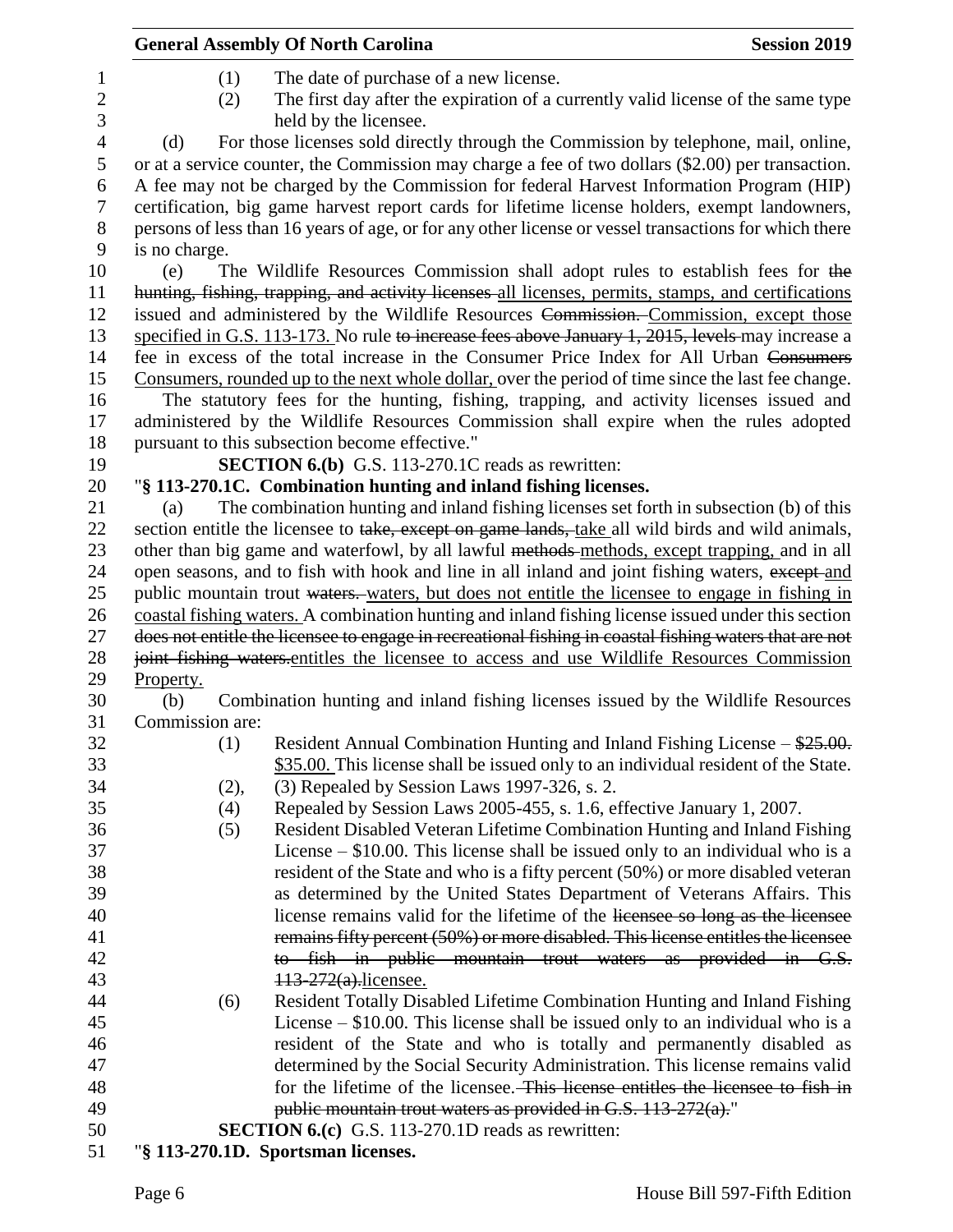| 1              | (a)                                                                                                | Annual Sportsman License – \$50.00. This license shall be issued only to an individual                                                                    |  |
|----------------|----------------------------------------------------------------------------------------------------|-----------------------------------------------------------------------------------------------------------------------------------------------------------|--|
| $\overline{c}$ |                                                                                                    | resident of the State and entitles the licensee to take all wild animals and wild birds, including                                                        |  |
| 3              |                                                                                                    | waterfowl, by all lawful methods methods, except trapping, in all open seasons, including the use                                                         |  |
| $\overline{4}$ | of game lands, and to fish with hook and line for all fish in all inland and joint fishing waters, |                                                                                                                                                           |  |
| 5              | including public mountain trout waters. waters, but does not entitle the licensee to engage in     |                                                                                                                                                           |  |
| 6              |                                                                                                    | fishing in coastal waters. An annual sportsman license issued under this subsection does not                                                              |  |
| 7              |                                                                                                    | entitle the licensee to engage in recreational fishing in coastal fishing waters that are not joint                                                       |  |
| $8\,$          |                                                                                                    | fishing waters entitles the licensee to access and use Wildlife Resources Commission Property.                                                            |  |
| 9              | (b)                                                                                                | Lifetime Sportsman Licenses. – Except as provided in subdivision $(7)$ of this                                                                            |  |
| 10             |                                                                                                    | subsection, lifetime-Lifetime sportsman licenses are valid for the lifetime of the licensees.                                                             |  |
| 11             |                                                                                                    | Lifetime sportsman licenses entitle the licensees to take all wild animals and wild birds by all                                                          |  |
| 12             |                                                                                                    | lawful methods methods, except trapping, in all open seasons, including the use of game lands,                                                            |  |
| 13             |                                                                                                    | and to fish with hook and line for all fish in all inland and joint fishing waters, including public                                                      |  |
| 14             |                                                                                                    | mountain trout waters. waters, but do not entitle the licensee to engage in fishing in coastal fishing                                                    |  |
| 15             |                                                                                                    | waters, except if the license was purchased before January 1, 2006, pursuant to                                                                           |  |
| 16             |                                                                                                    | G.S. 113-174.2(d)(2). A lifetime sportsman license issued under this subsection does not entitle                                                          |  |
| 17             |                                                                                                    | the licensee to engage in recreational fishing in coastal fishing waters that are not joint fishing                                                       |  |
| 18             |                                                                                                    | waters. entitles the licensee to access and use Wildlife Resources Commission Property. Lifetime                                                          |  |
| 19             |                                                                                                    | sportsman licenses issued by the Wildlife Resources Commission are:                                                                                       |  |
| 20             | (1)                                                                                                | Infant Lifetime Sportsman License $-$ \$200.00. This license shall be issued                                                                              |  |
| 21             |                                                                                                    | only to an individual under one year of age.                                                                                                              |  |
| 22             | (2)                                                                                                | Youth Lifetime Sportsman License – \$350.00. This license shall be issued                                                                                 |  |
| 23             |                                                                                                    | only to an individual under 12 years of age.                                                                                                              |  |
| 24             | (3)                                                                                                | Adult Resident Lifetime Sportsman License – \$500.00. This license shall be                                                                               |  |
| 25             |                                                                                                    | issued only to an individual resident of the State who is 12 years of age or                                                                              |  |
| 26             |                                                                                                    | older but younger than 70 years of age.                                                                                                                   |  |
| 27             | (4)                                                                                                | Nonresident Lifetime Sportsman License $- $1,200$ . This license shall be                                                                                 |  |
| 28             |                                                                                                    | issued only to an individual nonresident of the State.                                                                                                    |  |
| 29             | (5)                                                                                                | Age 70 Resident Lifetime Sportsman License – \$15.00. This license shall be                                                                               |  |
| 30             |                                                                                                    | issued only to an individual resident of the State who is at least 70 years of                                                                            |  |
| 31             |                                                                                                    | age.                                                                                                                                                      |  |
| 32             | (6)                                                                                                | Repealed by Session Laws 2005-455, s. 1.7. effective January 1, 2007.                                                                                     |  |
| 33             | (7)                                                                                                | Resident Disabled Veteran Lifetime Sportsman License - \$100.00. This                                                                                     |  |
| 34             |                                                                                                    | license shall be issued only to an individual who is a resident of the State and                                                                          |  |
| 35             |                                                                                                    | who is a fifty percent (50%) or more disabled veteran as determined by the                                                                                |  |
| 36             |                                                                                                    | United States Department of Veterans Affairs or as established by rules of the                                                                            |  |
| 37             |                                                                                                    | Wildlife Resources Commission. This license remains valid for the lifetime                                                                                |  |
| 38             |                                                                                                    | of the licensee so long as the licensee remains fifty percent (50%) or more                                                                               |  |
| 39<br>40       |                                                                                                    | disabled.                                                                                                                                                 |  |
| 41             | (8)                                                                                                | Resident Totally Disabled Lifetime Sportsman License - \$100.00. This<br>license shall be issued only to an individual who is a resident of the State and |  |
| 42             |                                                                                                    | who is totally and permanently disabled as determined by the Social Security                                                                              |  |
| 43             |                                                                                                    | Administration or as established by rules of the Wildlife Resources                                                                                       |  |
| 44             |                                                                                                    | Commission.                                                                                                                                               |  |
| 45             | (9)                                                                                                | (Effective July 1, 2019) Fallen Wildlife Officers Memorial Lifetime                                                                                       |  |
| 46             |                                                                                                    | Sportsman License. - This license shall also be known as the John Oliver                                                                                  |  |
| 47             |                                                                                                    | Edwards Memorial Lifetime Sportsman License and shall be issued free of                                                                                   |  |
| 48             |                                                                                                    | charge only to a surviving spouse, child, grandchild, or great-grandchild of a                                                                            |  |
| 49             |                                                                                                    | wildlife enforcement officer killed in the line of duty."                                                                                                 |  |
| 50             |                                                                                                    | <b>SECTION 6.(d)</b> G.S. 113-270.2 reads as rewritten:                                                                                                   |  |
| 51             | "§ 113-270.2. Hunting licenses.                                                                    |                                                                                                                                                           |  |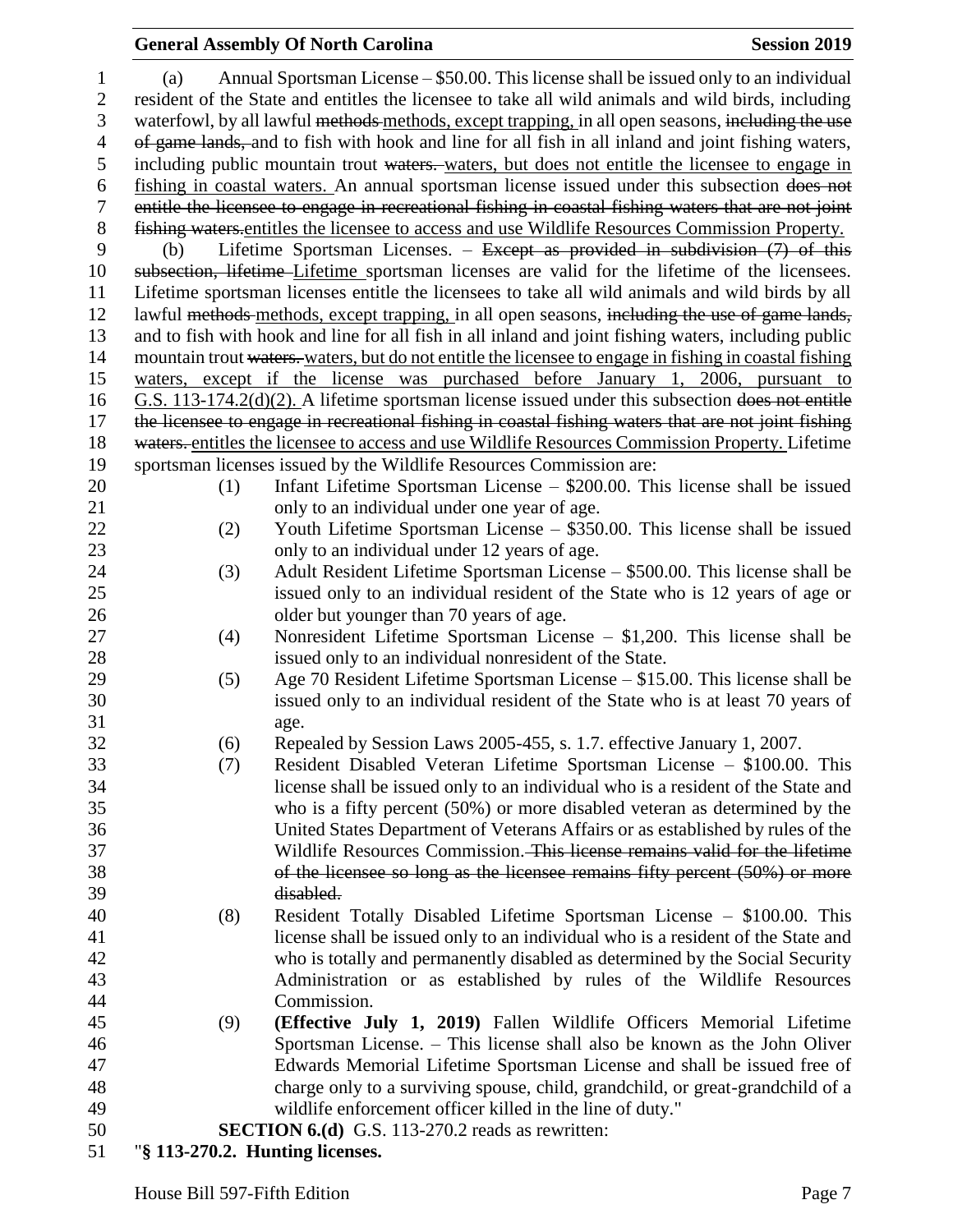|                     |     | <b>General Assembly Of North Carolina</b>                                                                                       | <b>Session 2019</b> |
|---------------------|-----|---------------------------------------------------------------------------------------------------------------------------------|---------------------|
| (a)                 |     | The hunting licenses set forth in subdivisions (1), $(3)$ , $(2)$ , $(5)$ , $(6)$ , and $(6)$ - $(7)$ of                        |                     |
|                     |     | subsection (c) of this section entitle the holder to take, except on game lands, take wild birds and                            |                     |
|                     |     | wild animals, other than big game and waterfowl, by all lawful methods-methods, except                                          |                     |
|                     |     | trapping, and in all open seasons. Unless otherwise specified, a hunting license issued under this                              |                     |
|                     |     | subsection entitles the licensee to access and use Wildlife Resources Commission Property. The                                  |                     |
|                     |     | comprehensive hunting licenses of subdivisions (2) and (5) of subsection (c) of this section                                    |                     |
|                     |     | further entitle the holder to take big game and waterfowl and to use game lands waterfowl.                                      |                     |
| (b)                 |     | Repealed by Session Laws 1993 (Reg. Sess., 1994), c. 684, s. 2.                                                                 |                     |
| (c)                 |     | The hunting licenses issued by the Wildlife Resources Commission are as follows:                                                |                     |
|                     | (1) | Resident State Hunting License – \$20.00. \$25.00. This license shall be issued<br>only to an individual resident of the State. |                     |
|                     | (2) | Lifetime Resident Comprehensive Hunting License – \$250.00. This license                                                        |                     |
|                     |     | shall be issued only to an individual resident of the State and is valid for the                                                |                     |
|                     |     | lifetime of the holder.                                                                                                         |                     |
|                     | (3) | Repealed by Session Laws 2013-283, s. 3, effective August 1, 2014.                                                              |                     |
|                     | (4) | Controlled Hunting Preserve Hunting License – \$20.00. This license shall be                                                    |                     |
|                     |     | issued to an individual resident or nonresident to take only foxes-foxes,                                                       |                     |
|                     |     | coyotes, rabbits, and domestically raised chukars, Hungarian partridges, and                                                    |                     |
|                     |     | game birds, other than wild turkey, only within a controlled hunting preserve                                                   |                     |
|                     |     | licensed and operated in accordance with G.S. $113-273(g)$ and implementing                                                     |                     |
|                     |     | rules of the Wildlife Resources Commission. This license does not authorize                                                     |                     |
|                     |     | access to or use of Wildlife Resources Commission Property.                                                                     |                     |
|                     | (5) | Resident Annual Comprehensive Hunting License - \$36.00. This license shall                                                     |                     |
|                     |     | be issued only to an individual resident of the State.                                                                          |                     |
|                     | (6) | Nonresident State Hunting License. This license shall be issued only to a                                                       |                     |
|                     |     | nonresident. The nonresident State hunting licenses issued by the Wildlife                                                      |                     |
|                     |     | <b>Resources Commission are:</b>                                                                                                |                     |
|                     |     | Season License - \$80.00.\$100.00.<br>a.                                                                                        |                     |
|                     |     | Ten-Day License $-$ \$60.00. \$80.00. This license is valid for the 10<br>b.<br>consecutive dates indicated on the license.     |                     |
|                     | (7) | Falconry Hunting License $-$ \$25.00. This license shall be issued to an                                                        |                     |
|                     |     | individual resident or nonresident and authorizes taking wildlife by means of                                                   |                     |
|                     |     | falconry. In addition to a falconry hunting license, the license holder shall also                                              |                     |
|                     |     | possess a valid falconry license as described in G.S. 113-270.3(b)(4). This                                                     |                     |
|                     |     | license expires June 30.                                                                                                        |                     |
| (d)                 |     | One dollar (\$1.00) of the proceeds received from the sale of each nonresident hunting                                          |                     |
|                     |     | license sold pursuant to subdivision (6) of subsection (c) of this section shall be set aside by the                            |                     |
|                     |     | Wildlife Resources Commission and contributed to a proper agency or agencies in the United                                      |                     |
|                     |     | States for expenditure in Canada for the restoration and management of migratory waterfowl."                                    |                     |
|                     |     | <b>SECTION 6.(e)</b> G.S. 113-270.3 reads as rewritten:                                                                         |                     |
|                     |     | "§ 113-270.3. Special activity licenses; big game kill reports.                                                                 |                     |
| (a)                 |     | In addition to any hunting, trapping, or fishing license that may be required pursuant                                          |                     |
|                     |     | to G.S. 113-270.1B(a), individuals engaging in specially regulated activities must have the                                     |                     |
|                     |     | appropriate special activity license and stamp prescribed in this section before engaging in the                                |                     |
| regulated activity. |     |                                                                                                                                 |                     |
| (b)                 |     | The special activity licenses and stamp issued by the Wildlife Resources Commission                                             |                     |
| are as follows:     |     |                                                                                                                                 |                     |
|                     |     |                                                                                                                                 |                     |
|                     | (2) | Nonresident Big Game Hunting License. This license shall be issued only to                                                      |                     |
|                     |     | an individual nonresident of the State and entitles the holder to take big game                                                 |                     |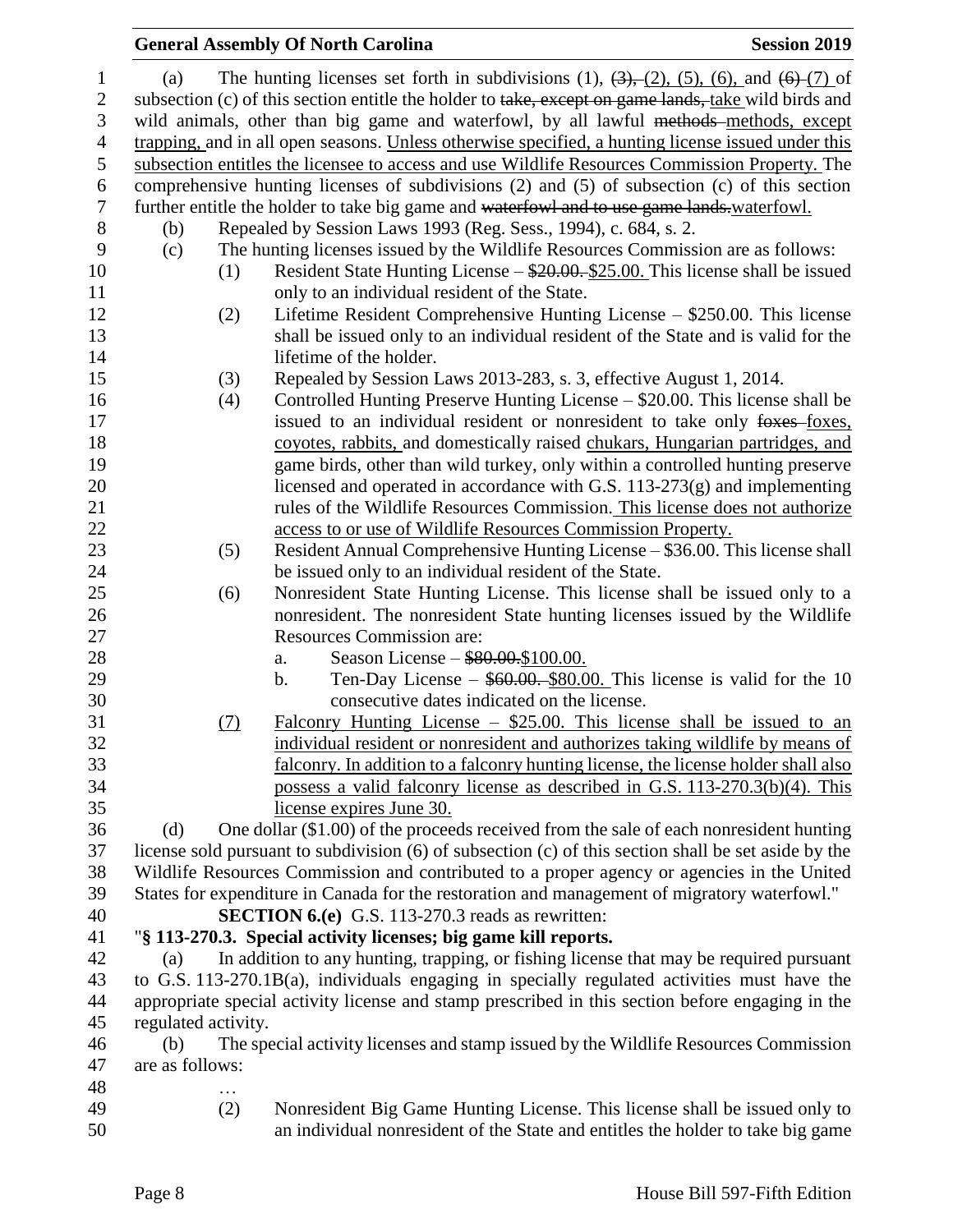|                                                      | <b>General Assembly Of North Carolina</b><br><b>Session 2019</b>                                                                                                                                                                                                                                                                                                                                                                                                                                                                                                             |
|------------------------------------------------------|------------------------------------------------------------------------------------------------------------------------------------------------------------------------------------------------------------------------------------------------------------------------------------------------------------------------------------------------------------------------------------------------------------------------------------------------------------------------------------------------------------------------------------------------------------------------------|
| 1<br>$\overline{c}$<br>3<br>$\overline{4}$<br>5<br>6 | by all lawful methods and during all open seasons. The nonresident big game<br>hunting licenses issued by the Wildlife Resources Commission are:<br>Season License - \$80.00.\$100.00.<br>a.<br>Ten-Day License $-$ \$60.00. \$80.00. This license is only valid for the<br>$\mathbf b$ .<br>10 consecutive dates indicated on the license.                                                                                                                                                                                                                                  |
| $\overline{7}$<br>$8\,$<br>9<br>10<br>11<br>12<br>13 | Game Land License $-$ \$15.00. This license shall be issued to an individual<br>(3)<br>resident or nonresident of the State and entitles the holder to hunt and trap on<br>game lands managed by the Wildlife Resources Commission. The Wildlife<br>Resources Commission may, pursuant to G.S. 113-264(a), designate in its<br>rules other-activities on game lands that require purchase of this license and<br>may charge additional fees for use of specially developed facilities.<br>Falconry License $-$ \$10.00. This license shall be issued to an individual<br>(4) |
| 14                                                   | resident or nonresident of the State and must be procured before:                                                                                                                                                                                                                                                                                                                                                                                                                                                                                                            |
| 15                                                   | Taking, importing, transporting, or possessing a raptor; or<br>a.                                                                                                                                                                                                                                                                                                                                                                                                                                                                                                            |
| 16                                                   | Taking wildlife by means of falconry.<br>b.                                                                                                                                                                                                                                                                                                                                                                                                                                                                                                                                  |
| 17                                                   | In addition to a falconry license, license holders 16 years of age and older                                                                                                                                                                                                                                                                                                                                                                                                                                                                                                 |
| 18                                                   | must also possess a hunting license as set forth in G.S. 113-270.1C.                                                                                                                                                                                                                                                                                                                                                                                                                                                                                                         |
| 19                                                   | 113-270.1D, and 113-270.2 when taking wildlife by means of falconry. The                                                                                                                                                                                                                                                                                                                                                                                                                                                                                                     |
| 20                                                   | Wildlife Resources Commission may issue classes of falconry licenses                                                                                                                                                                                                                                                                                                                                                                                                                                                                                                         |
| 21<br>22                                             | necessary to participate in the federal/State permit system, require necessary<br>examinations before issuing licenses or permits to engage in various                                                                                                                                                                                                                                                                                                                                                                                                                       |
| 23                                                   | authorized activities related to possession and maintenance of raptors and the                                                                                                                                                                                                                                                                                                                                                                                                                                                                                               |
| 24                                                   | sport of falconry, and regulate licenses as required by governing federal law                                                                                                                                                                                                                                                                                                                                                                                                                                                                                                |
| 25                                                   | and rules. To defray the costs of administering required examinations, the                                                                                                                                                                                                                                                                                                                                                                                                                                                                                                   |
| 26                                                   | Wildlife Resources Commission may charge reasonable fees upon giving                                                                                                                                                                                                                                                                                                                                                                                                                                                                                                         |
| 27                                                   | them. To meet minimum federal standards plus other State standards in the                                                                                                                                                                                                                                                                                                                                                                                                                                                                                                    |
| 28                                                   | interests of conservation of wildlife resources, the Wildlife Resources                                                                                                                                                                                                                                                                                                                                                                                                                                                                                                      |
| 29                                                   | Commission may impose all necessary controls, including those set out in the                                                                                                                                                                                                                                                                                                                                                                                                                                                                                                 |
| 30                                                   | sections pertaining to collection licenses and captivity licenses, and may issue                                                                                                                                                                                                                                                                                                                                                                                                                                                                                             |
| 31                                                   | permits and require reports, but no collection license or captivity license is                                                                                                                                                                                                                                                                                                                                                                                                                                                                                               |
| 32                                                   | needed in addition to the falconry license.                                                                                                                                                                                                                                                                                                                                                                                                                                                                                                                                  |
| 33<br>34                                             | $\ldots$ "<br><b>SECTION 6.(f)</b> G.S. 113-270.5 reads as rewritten:                                                                                                                                                                                                                                                                                                                                                                                                                                                                                                        |
| 35                                                   | "§ 113-270.5. Trapping licenses.                                                                                                                                                                                                                                                                                                                                                                                                                                                                                                                                             |
| 36                                                   | Except as otherwise specifically provided by law, no one may take fur-bearing<br>(a)                                                                                                                                                                                                                                                                                                                                                                                                                                                                                         |
| 37                                                   | animals by trapping, or by any other authorized special method that preserves the pelt from                                                                                                                                                                                                                                                                                                                                                                                                                                                                                  |
| 38                                                   | injury, without first having procured a current and valid trapping license. When the trapping                                                                                                                                                                                                                                                                                                                                                                                                                                                                                |
| 39                                                   | license is required, it serves in lieu of a hunting license in the taking of fur-bearing animals. If                                                                                                                                                                                                                                                                                                                                                                                                                                                                         |
| 40                                                   | fur-bearing animals are taken as game, at the times and by the hunting methods that may be                                                                                                                                                                                                                                                                                                                                                                                                                                                                                   |
| 41                                                   | authorized, hunting license requirements apply-no person may take wild animals by trapping                                                                                                                                                                                                                                                                                                                                                                                                                                                                                   |
| 42                                                   | during open trapping seasons without a valid trapping license.                                                                                                                                                                                                                                                                                                                                                                                                                                                                                                               |
| 43                                                   | The trapping licenses issued by the Wildlife Resources Commission are as<br>(b)                                                                                                                                                                                                                                                                                                                                                                                                                                                                                              |
| 44                                                   | follows: follows and entitle the licensee to access and use Wildlife Resource Commission                                                                                                                                                                                                                                                                                                                                                                                                                                                                                     |
| 45                                                   | Property:                                                                                                                                                                                                                                                                                                                                                                                                                                                                                                                                                                    |
| 46<br>47                                             | Resident State Trapping License – \$30.00. This license is valid only for use<br>(1)<br>by an individual resident of the State.                                                                                                                                                                                                                                                                                                                                                                                                                                              |
| 48                                                   | <u> Resident Lifetime Trapping License – \$300.00. This license shall be issued</u><br>(1a)                                                                                                                                                                                                                                                                                                                                                                                                                                                                                  |
| 49                                                   | only to an individual resident of the State and is valid for the lifetime of the                                                                                                                                                                                                                                                                                                                                                                                                                                                                                             |
| 50                                                   | licensee.                                                                                                                                                                                                                                                                                                                                                                                                                                                                                                                                                                    |
| 51                                                   | Repealed by Session Laws 2013-283, s. 6, effective August 1, 2014.<br>(2)                                                                                                                                                                                                                                                                                                                                                                                                                                                                                                    |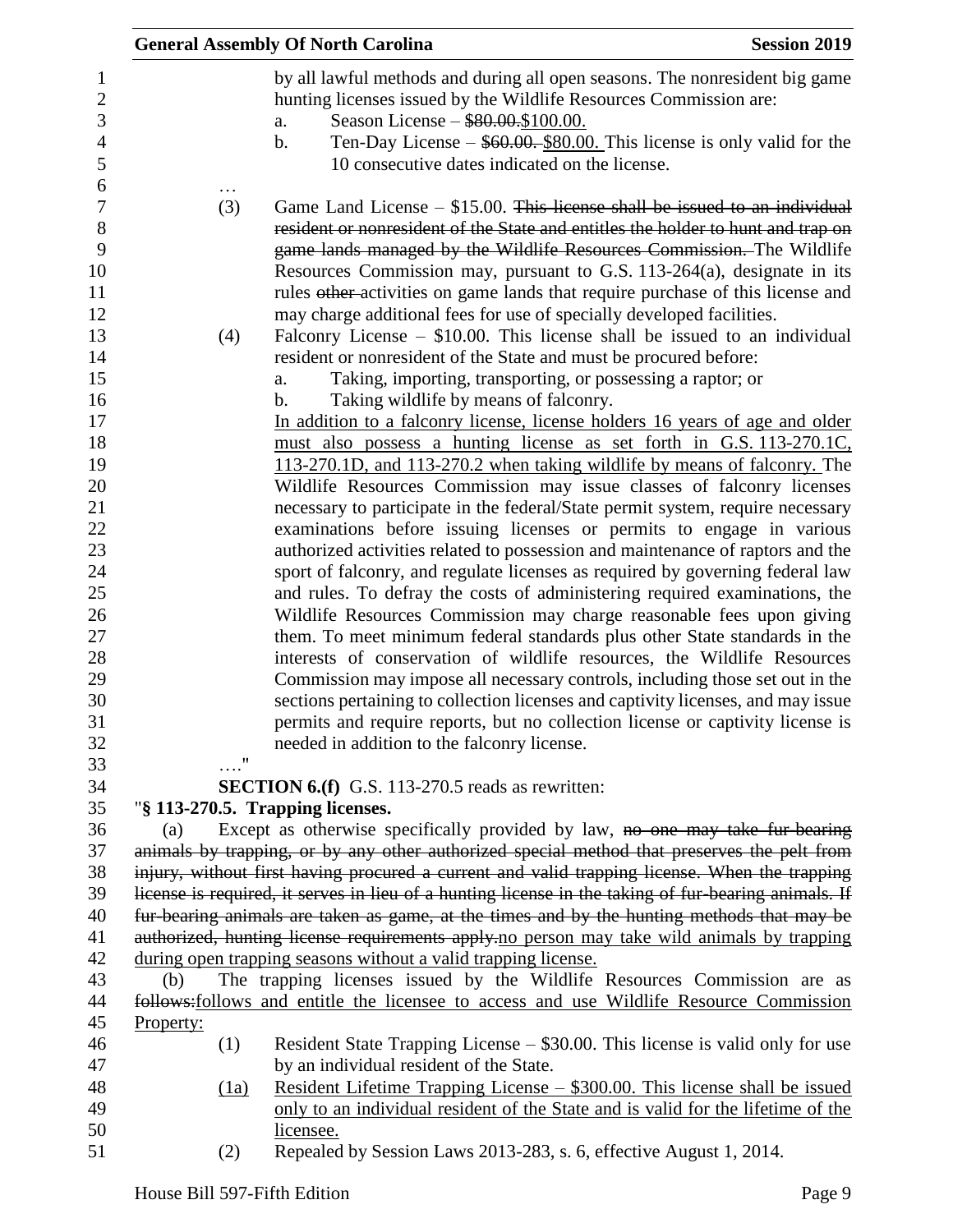|                |             |             | <b>General Assembly Of North Carolina</b>                                                                             | <b>Session 2019</b> |
|----------------|-------------|-------------|-----------------------------------------------------------------------------------------------------------------------|---------------------|
| 1              |             | (3)         | Nonresident State Trapping License $-$ \$125.00. This license is valid for use                                        |                     |
| $\overline{c}$ |             |             | by an individual within the State."                                                                                   |                     |
| $\mathfrak{Z}$ |             |             | <b>SECTION 6.(g)</b> G.S. 113-271 reads as rewritten:                                                                 |                     |
| $\overline{4}$ |             |             | "§ 113-271. Hook-and-line licenses in inland and joint fishing waters.                                                |                     |
| $\mathfrak s$  | (a)         |             | An inland hook-and-line fishing license issued under subdivisions $(2)$ , $(3)$ , $(5)$ , $(6)$ ,                     |                     |
| 6              |             |             | $(6a)$ , $(6b)$ , and $(6c)$ of subsection $(d)$ of this section entitles the licensee to fish with hook and line     |                     |
| $\tau$         |             |             | in inland fishing waters and waters, joint fishing waters. waters, and public mountain trout waters.                  |                     |
| 8              |             |             | An inland hook-and-line fishing license issued under this section does not entitle entitles the                       |                     |
| 9              |             |             | licensee to engage in recreational fishing in coastal fishing waters that are not joint fishing waters.               |                     |
| 10             |             |             | An inland hook-and-line fishing license issued under subdivision $(1)$ , $(3)$ , $(6a)$ , $(6b)$ , $(6c)$ , or $(9)$  |                     |
| 11             |             |             | of subsection (d) of this section entitles the licensee to fish with hook and line in public mountain                 |                     |
| 12             |             |             | trout waters access and use Wildlife Resources Commission Property, but does not entitle the                          |                     |
| 13             |             |             | licensee to engage in fishing in coastal fishing waters.                                                              |                     |
| 14             | (b)         |             | Repealed by Session Laws 1993 (Reg. Sess., 1994), c. 684, s. 4.                                                       |                     |
| 15             | (c)         |             | Repealed by Session Laws 1979, c. 830, s. 1.                                                                          |                     |
| 16             | (d)         |             | The hook-and-line fishing licenses issued by the Wildlife Resources Commission are                                    |                     |
| 17             | as follows: |             |                                                                                                                       |                     |
| 18             |             | $\bigoplus$ | Resident Annual Comprehensive Inland Fishing License \$25.00. This                                                    |                     |
| 19             |             |             | license shall be issued only to an individual resident of the State.                                                  |                     |
| 20             |             | (2)         | Resident State Inland Fishing License $-\frac{$20.00}{25.00}$ . This license shall be                                 |                     |
| 21             |             |             | issued only to an individual resident of the State.                                                                   |                     |
| 22             |             | (3)         | Lifetime Resident Comprehensive Inland Fishing License - \$250.00. This                                               |                     |
| 23<br>24       |             |             | license shall be issued only to an individual resident of the State and is valid<br>for the lifetime of the licensee. |                     |
| 25             |             | (4)         | Repealed by Session Laws 2013-283, s. 7, effective August 1, 2014.                                                    |                     |
| 26             |             | (5)         | Nonresident State Inland Fishing License – \$36.00. \$45.00. This license shall                                       |                     |
| 27             |             |             | be issued to an individual nonresident of the State.                                                                  |                     |
| 28             |             | (6)         | Short-Term Inland Fishing Licenses. Short-term inland fishing licenses are                                            |                     |
| 29             |             |             | valid only for the date or consecutive dates indicated on the licenses.                                               |                     |
| 30             |             |             | Short-term inland fishing licenses issued by the Wildlife Resources                                                   |                     |
| 31             |             |             | Commission are:                                                                                                       |                     |
| 32             |             |             | Resident 10-day Inland Fishing License - \$7.00. \$9.00. This license<br>a.                                           |                     |
| 33             |             |             | shall be issued only to a resident of the State.                                                                      |                     |
| 34             |             |             | Nonresident 10-day Inland Fishing License - \$18.00. \$23.00. This<br>b.                                              |                     |
| 35             |             |             | license shall be issued only to a nonresident of the State.                                                           |                     |
| 36             |             |             | Repealed by Session Laws 2005-455, s. 1.8, effective January 1, 2007.<br>c.                                           |                     |
| 37             |             | (6a)        | Age 70 Resident Lifetime Inland Fishing License – \$15.00. This license shall                                         |                     |
| 38             |             |             | be issued only to an individual resident of the State who is at least 70 years of                                     |                     |
| 39             |             |             | age.                                                                                                                  |                     |
| 40             |             | (6b)        | Resident Disabled Veteran Lifetime Inland Fishing License - \$10.00. This                                             |                     |
| 41             |             |             | license shall be issued only to an individual who is a resident of the State and                                      |                     |
| 42             |             |             | who is a fifty percent (50%) or more disabled veteran as determined by the                                            |                     |
| 43             |             |             | United States Department of Veterans Affairs or as established by rules of the                                        |                     |
| 44             |             |             | Wildlife Resources Commission. This license remains valid for the lifetime                                            |                     |
| 45<br>46       |             |             | of the licensee so long as the licensee remains fifty percent (50%) or more<br>disabled.licensee.                     |                     |
| 47             |             | (6c)        | Resident Totally Disabled Lifetime Inland Fishing License – \$10.00. This                                             |                     |
| 48             |             |             | license shall be issued only to an individual who is a resident of the State and                                      |                     |
| 49             |             |             | who is totally and permanently disabled as determined by the Social Security                                          |                     |
| 50             |             |             | Administration or as established by rules of the Wildlife Resources                                                   |                     |
| 51             |             |             | Commission. This license remains valid for the lifetime of the licensee.                                              |                     |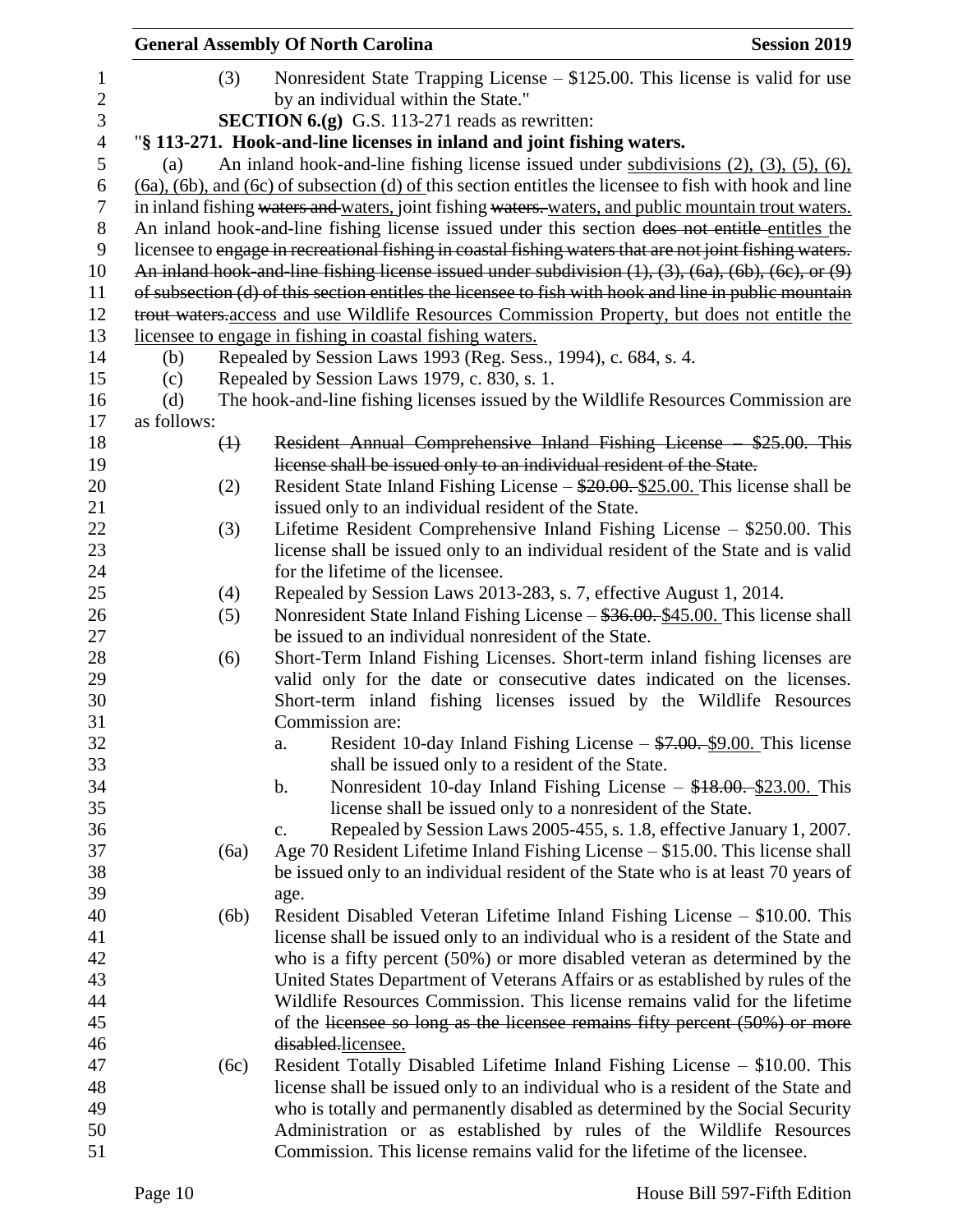|                              | <b>General Assembly Of North Carolina</b>                                                           | <b>Session 2019</b> |
|------------------------------|-----------------------------------------------------------------------------------------------------|---------------------|
|                              |                                                                                                     |                     |
| (10)                         | <u> Mountain Heritage Trout Waters Three-Day Fishing License – \$8.00. This</u>                     |                     |
|                              | license shall be issued to an individual resident or nonresident of the State and                   |                     |
|                              | shall entitle the holder to fish in waters designated by the Wildlife Resources                     |                     |
|                              | Commission as mountain heritage trout waters for the three consecutive days                         |                     |
|                              | indicated on the license. An individual who holds a mountain heritage trout                         |                     |
|                              | waters three-day fishing license does not need to hold any other hook-and-line                      |                     |
|                              | fishing license issued pursuant to this subsection in order to fish in mountain                     |                     |
|                              | heritage trout waters."                                                                             |                     |
|                              | SECTION 6.(h) G.S. 113-272 is repealed.                                                             |                     |
|                              | <b>SECTION 6.(i)</b> G.S. 113-272.3 reads as rewritten:                                             |                     |
|                              | "§ 113-272.3. Special provisions respecting fishing licenses; grabbling; taking bait fish; use      |                     |
|                              | of landing nets; lifetime licenses issued from Wildlife Resources Commission                        |                     |
|                              | headquarters; personalized lifetime sportsman combination licenses.                                 |                     |
| (c)                          | (Effective until July 1, 2019) Lifetime licenses are issued from the Wildlife                       |                     |
|                              | Resources Commission headquarters. headquarters to facilitate compliance with 50 C.F.R. §           |                     |
|                              | 80.31. Each application for an any Infant Lifetime Sportsman or Sportsman, Youth Lifetime           |                     |
|                              | Sportsman-Sportsman, or Age 70 Resident Lifetime License must be accompanied by a certified         |                     |
|                              | copy of the birth certificate, adoption order containing the date of birth, or other proof of age   |                     |
|                              |                                                                                                     |                     |
|                              | satisfactory to the Commission, of the individual to be named as the licensee.                      |                     |
|                              |                                                                                                     |                     |
| (e)                          | Mountain Heritage Trout Waters Program. – The Wildlife Resources Commission                         |                     |
|                              | shall establish and implement a Mountain Heritage Trout Waters Program to promote trout             |                     |
|                              | fishing as a heritage tourism activity. The Commission shall develop criteria for participation in  |                     |
|                              | the Program by cities and prepare a management plan for mountain heritage trout waters. A city      |                     |
|                              | that meets the criteria for participation in the Program shall be designated by the Commission as   |                     |
|                              | a Mountain Heritage Trout City."                                                                    |                     |
|                              | <b>SECTION 6.(j)</b> G.S. 113-272.4 reads as rewritten:                                             |                     |
|                              | "§ 113-272.4. Collection licenses.                                                                  |                     |
| (a)                          | In the interest of the orderly and efficient conservation of wildlife resources, the                |                     |
|                              | Wildlife Resources Commission may provide for the licensing of qualified individuals to take        |                     |
|                              | any of the wildlife resources of the State under a collection license that may serve in lieu of any |                     |
|                              | other license required in this Article. This license authorizes incidental transportation and       |                     |
|                              | possession of the wildlife resources necessary to implement the authorized purposes of the taking,  |                     |
|                              | but the Wildlife Resources Commission in its discretion may additionally impose permit              |                     |
|                              | requirements under subsection (d) below and G.S. 113-274.                                           |                     |
| (b)                          | The Wildlife Resources Commission may delegate to the Executive Director the                        |                     |
|                              | authority to impose time limits during which the license is valid and restrictions as to what may   |                     |
|                              | be taken and method of taking and possession, in the interests of conservation objectives. The      |                     |
|                              | Executive Director through his responsible agents must determine whether a particular license       |                     |
|                              | applicant meets the standards and qualifications for licensees set by the Wildlife Resources        |                     |
|                              | Commission. Methods of taking under a collection license need not be restricted to those            |                     |
|                              | applicable to ordinary hunting, trapping, or fishing, but the licensee must-shall observe the       |                     |
|                              | restrictions as to taking, transportation, and possession imposed by the Executive Director upon    |                     |
| the granting of the license. |                                                                                                     |                     |
| (c)                          | When a more limited duration period is not set by the Executive Director in                         |                     |
|                              | implementing the rules of the Wildlife Resources Commission, Director, collection licenses are      |                     |
|                              | valid from January 1 through December 31 in any year. This license is issued upon payment of        |                     |
|                              | five dollars (\$5.00), but the Wildlife Resources Commission may provide for issuance without       |                     |
|                              | charge to licensees who represent educational or scientific institutions or some governmental       |                     |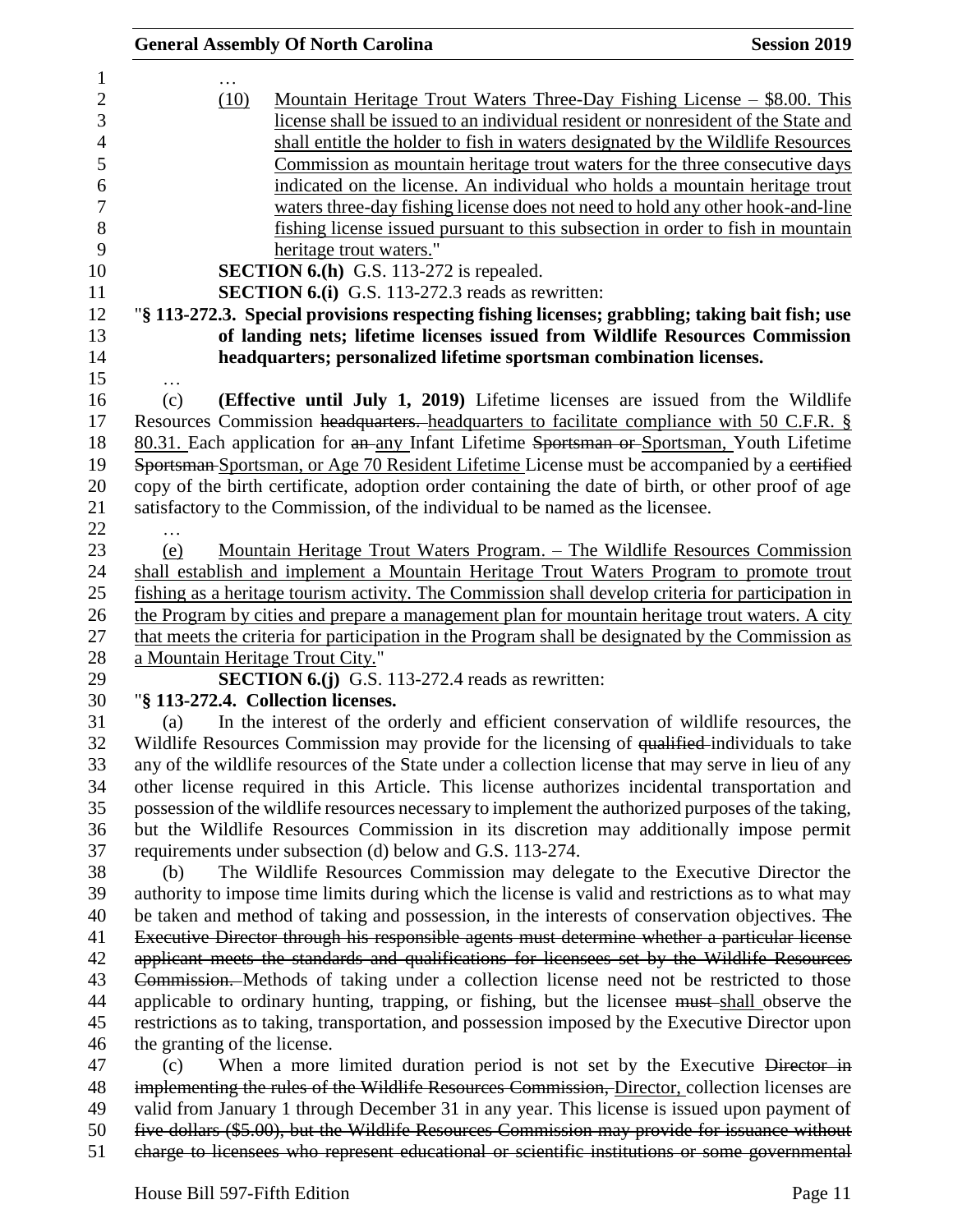1 ageney<sub>ten dollars</sub> (\$10.00). The Wildlife Resources Commission may adopt rules to utilize replacement costs of wildlife resources to offset the impact of collection or possession activities. (d) As necessary, the Executive Director may administratively impose on licensees under this section restrictions upon individuals taking, transporting, or possessing under the license which will permit ready identification and control of those involved in the interest of efficient administration of laws pertaining to wildlife resources. Restrictions may include requirements as to record keeping, tagging, marking packages, cages, or containers and exhibition of additional limited-purpose and limited-time permits that may be issued without charge to cover particular activities and other actions that may be administratively required in the reasonable implementation of the objectives of this Subchapter. (e) If the Executive Director deems it administratively appropriate and convenient to do 12 so, in the interests of simplifying the administration of licensing requirements, he the Executive

 Director may grant particular licensees under this section the privilege of utilizing assistants in taking, transporting, or possessing wildlife resources who themselves are not licensed. Any 15 assistants so taking, transporting, or possessing wildlife resources must shall have readily available for inspection a written authorization from the licensee to engage in the activity in 17 question. The written authorization must-shall contain information administratively required by 18 the Executive Director, and a copy of the authorization must be placed in the mail addressed to 19 the Executive Director or his designated agent submitted to the Wildlife Resources Commission 20 before any assistant acts under the authorization. In his discretion the The Executive Director may refuse to issue, refuse to renew, or revoke the privilege conferred in this subsection. If this is done, each individual engaged in taking, transporting, or possessing wildlife resources under this section must shall meet all applicable licensing and permit requirements."

**SECTION 6.(k)** G.S. 113-272.5 reads as rewritten:

"**§ 113-272.5. Captivity license.**

26 (a) In the interests of humane treatment of wild animals and wild birds that are lawfully taken, crippled, tame, or unfit for immediate release into their natural habitat, the The Wildlife 28 Resources Commission may license qualified individuals to hold at a specified location location wild animals and wild birds that are lawfully taken, crippled, tame, or unfit for immediate release into their natural habitat, or one or more of any particular species of wild animal or wild bird alive in captivity for scientific, educational, exhibition, or other purposes. Before issuing this license, the Executive Director must satisfy himself determine that issuance of the license is appropriate under the objectives of this Subchapter, and that the wild animal or wild bird was not acquired unlawfully or merely as a pet. Upon refusing to issue the captivity license, the Executive Director may either take possession of the wild animal or wild bird for appropriate disposition or issue a captivity permit under G.S. 113-274(c)(1b) for a limited period until the holder makes proper disposition of the wild animal or wild bird.

 (b) Unless a shorter time is set for a license upon its issuance under the provisions of subsection (c), captivity licenses are annual licenses issued beginning January 1 each year and 40 running until the following December 31. This license is issued upon payment of five dollars 41 (\$5.00) The captivity license for holding shall be issued upon payment of fifty dollars (\$50.00) and the captivity license for rehabilitation shall be issued upon payment of ten dollars (\$10.00) to the Wildlife Resources Commission.

 (c) The Wildlife Resources Commission may require standards of caging and care and 45 reports to and supervision by employees of the Wildlife Resources Commission as necessary to insure humane treatment and in furtherance of the objectives of this Subchapter. The Executive 47 Director in implementing the provisions of this section may administratively impose through 48 responsible agents and employees restrictions upon the mode of captivity that he deems deemed necessary, including prescribing methods of treatment and handling designed, if possible, to enable the wild animal or wild bird to become self-sufficient and requiring that the wild animal or wild bird be set free when self-sufficiency is attained. handling. To this end, the Executive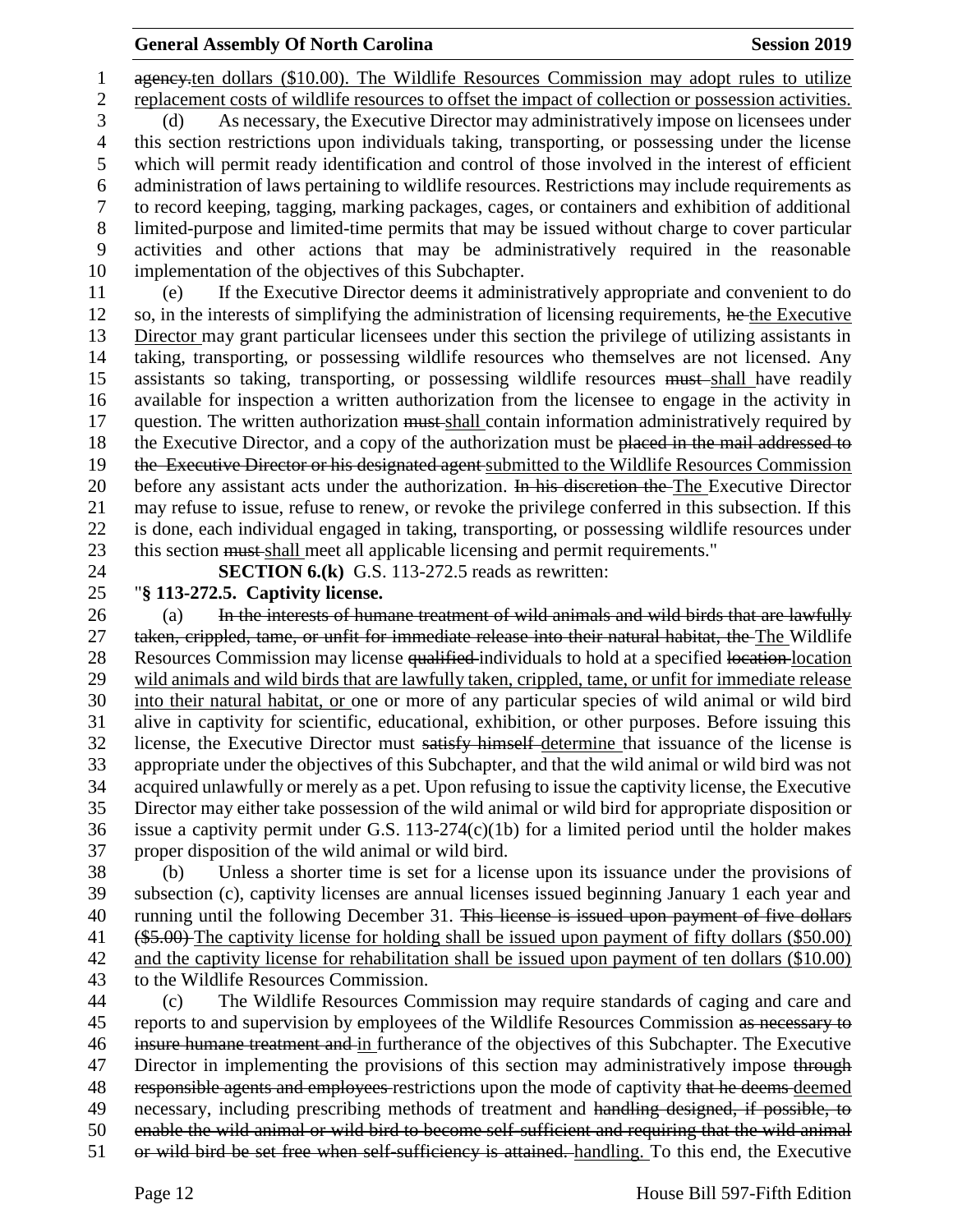| 1              | Director may issue the captivity license with an expiration date earlier than December 31 and         |  |  |  |  |
|----------------|-------------------------------------------------------------------------------------------------------|--|--|--|--|
| $\mathbf{2}$   | may also act to terminate any captivity license earlier than the expiration date for good cause.      |  |  |  |  |
| 3              | . "                                                                                                   |  |  |  |  |
| $\overline{4}$ | <b>SECTION 6.(I)</b> G.S. 113-273 reads as rewritten:                                                 |  |  |  |  |
| 5              | "§ 113-273. <del>Dealer licenses.</del> Other licenses.                                               |  |  |  |  |
|                | "Dealer" Defined; All Licenses Annual. As used in this section, the word "dealer"                     |  |  |  |  |
| 6              | (a)                                                                                                   |  |  |  |  |
| $\tau$         | includes all persons or individuals required to be licensed under the terms of this section. Except   |  |  |  |  |
| $8\phantom{1}$ | when indicated otherwise, dealer otherwise indicated, licenses in this section are annual licenses    |  |  |  |  |
| 9              | issued beginning January 1 each year running until the following December 31.                         |  |  |  |  |
| 10             | License Required; Rules Governing Licensee. - Except as otherwise provided, no<br>(b)                 |  |  |  |  |
| 11             | person may engage in any activity for which a dealer-license is provided under this section           |  |  |  |  |
| 12             | without first having procured a current and valid dealer-license for that activity. In implementing   |  |  |  |  |
| 13             | the provisions of this section, the Wildlife Resources Commission may by rule govern every            |  |  |  |  |
| 14             | aspect of the licensee's dealings in wildlife resources. Specifically, these rules may require        |  |  |  |  |
| 15             | dealers-licensees to:                                                                                 |  |  |  |  |
| 16             | Implement a system of tagging or otherwise identifying and controlling<br>(1)                         |  |  |  |  |
| 17             | species regulated under the license and pay a reasonable fee, not to exceed                           |  |  |  |  |
| 18             | two dollars and twenty five cents (\$2.25), for each tag furnished by the                             |  |  |  |  |
| 19             | Wildlife Resources Commission; Commission to defray costs;                                            |  |  |  |  |
| 20             | Keep records and statistics in record books furnished by the Wildlife<br>(2)                          |  |  |  |  |
| 21             | Resources Commission, and pay a reasonable charge to defray the cost of                               |  |  |  |  |
| 22             | furnishing the books;                                                                                 |  |  |  |  |
| 23             | Be subject to inspection at reasonable hours and audit of wildlife resources<br>(3)                   |  |  |  |  |
| 24             | and pertinent records and equipment;                                                                  |  |  |  |  |
| 25             | Make periodic reports;<br>(4)                                                                         |  |  |  |  |
| 26             | Post performance bonds payable to the Wildlife Resources Commission<br>(5)                            |  |  |  |  |
| 27             | conditioned upon faithful compliance with provisions of law; and                                      |  |  |  |  |
| 28             | Otherwise comply with reasonable rules and administrative requirements that<br>(6)                    |  |  |  |  |
| 29             | may be imposed under the authority of this section.                                                   |  |  |  |  |
| 30             |                                                                                                       |  |  |  |  |
| 31             | (f)<br>Fur-Dealer License. - Except as otherwise provided in this subsection, any individual          |  |  |  |  |
| 32             | in this State who deals in furs must obtain an appropriate fur-dealer license. For the purposes of    |  |  |  |  |
| 33             | this subsection, "dealing in furs" is engaging in the business of buying or selling fur-bearing       |  |  |  |  |
| 34             | animals or other wild animals that may lawfully be sold, the raw furs, pelts, or skins of those       |  |  |  |  |
| 35             | animals, or the furs, pelts, or skins of wild animals which may not themselves be sold but whose      |  |  |  |  |
| 36             | fur, pelt, or skin may lawfully be sold. A hunter or trapper who has lawfully taken wild animals      |  |  |  |  |
| 37             | whose fur, pelt, or skin is permitted to be sold under this subsection is not considered a fur dealer |  |  |  |  |
| 38             | if he exclusively sells the animals or the furs, pelts, and skins, as appropriate, to licensed fur    |  |  |  |  |
| 39             | dealers. All fur-dealer licenses are annual licenses issued beginning July 1 each year running        |  |  |  |  |
| 40             | until the following June 30. Fur-dealer licenses issued by the Wildlife Resources Commission          |  |  |  |  |
| 41             | are as follows:                                                                                       |  |  |  |  |
| 42             | .                                                                                                     |  |  |  |  |
| 43             | (3)<br>Fur-dealer station license, one hundred twenty dollars (\$120.00). Authorizes                  |  |  |  |  |
| 44             | a person or individual to deal in furs at an established location where fur                           |  |  |  |  |
| 45             | dealings occur under the supervision of a responsible individual manager                              |  |  |  |  |
| 46             | named in the license. Individual employees of the business dealing in furs                            |  |  |  |  |
| 47             | solely at the established location under the supervision of the manager need                          |  |  |  |  |
| 48             | not acquire an individual license. Any employee who also deals in furs outside                        |  |  |  |  |
| 49             | the established location must shall obtain the appropriate individual license.                        |  |  |  |  |
| 50             | Individuals dealing in furs at an established location may elect to do so under                       |  |  |  |  |
| 51             | their individual licenses.                                                                            |  |  |  |  |
|                |                                                                                                       |  |  |  |  |
|                | House Bill 597-Fifth Edition<br>Page 13                                                               |  |  |  |  |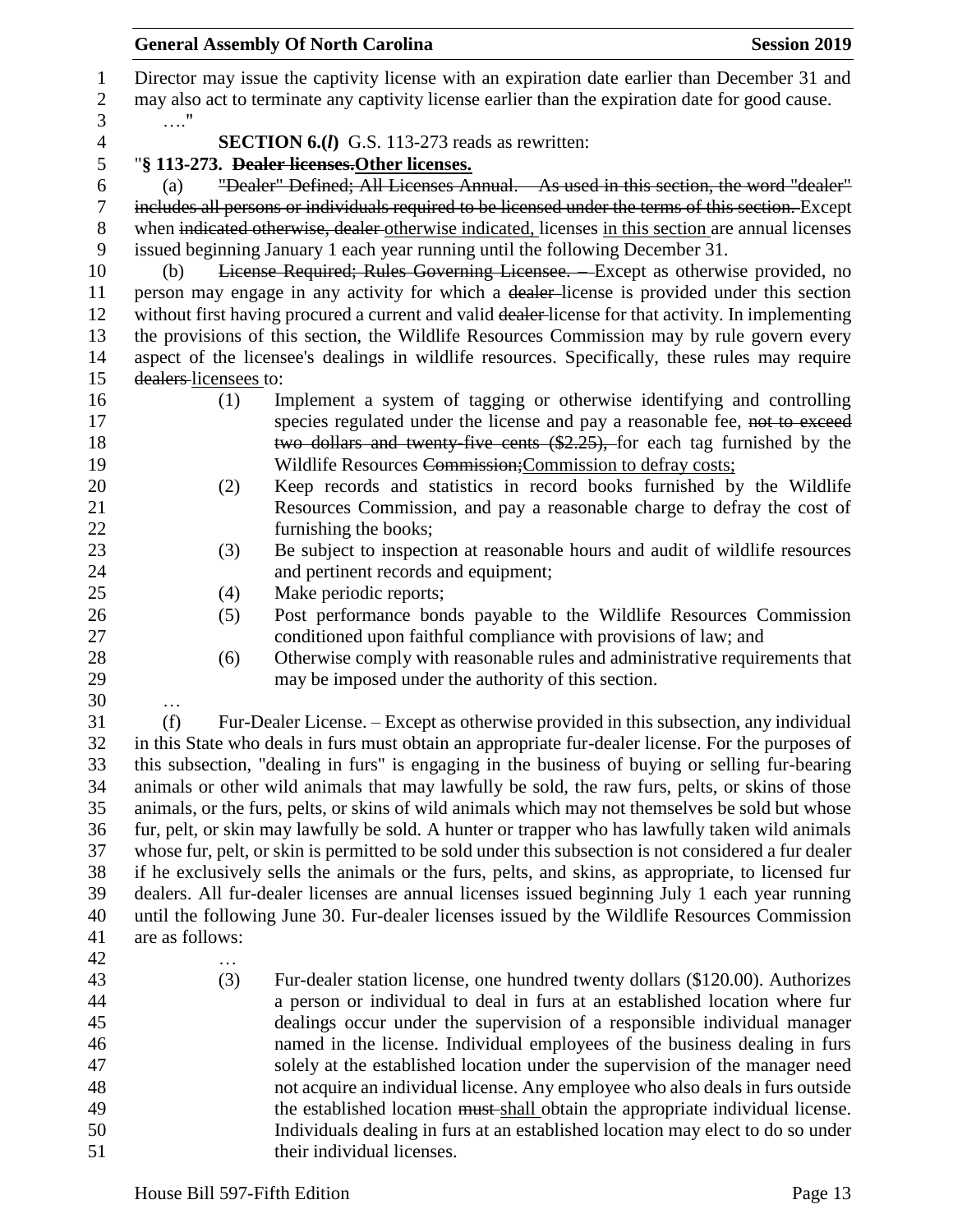The Executive Director may administratively provide for reissuance of a station license without charge for the remainder of the year when either a business continues at an established location under a new supervising manager or the business changes to a new location. Before reissuing the license, however, the Executive Director must satisfy himself shall determine that there is a continuation of essentially the same business previously licensed and that any new supervising manager meets the qualifications imposed by 8 rules of the Wildlife Resources Commission. The supervising manager must shall file the names of all employees of the business covered by a fur-dealer station license, whether temporary or permanent, including employees who 11 process or skin the animals.

12 The Executive Director must-shall furnish supervising managers and individual licensees with forms or record books for recording required information as to purchase, sale, importation, exportation, and other dealings, and make a reasonable charge to cover the costs of any record books furnished. It is unlawful for anyone dealing in furs to fail to submit reports required by rules or reasonable administrative directives.

 (g) Controlled Hunting Preserve Operator License. – The Wildlife Resources Commission is authorized by rule to set standards for and to license the operation of controlled 19 hunting preserves operated by private persons. Controlled hunting preserves are of two-three types: one is an area marked with appropriate signs along the outside boundaries on which only domestically raised chukars, Hungarian partridges, and game birds other than wild turkeys are 22 taken; the other one is an area enclosed with a dog-proof fence on which rabbits may be hunted with dogs only; and one is an area enclosed with a dog-proof fence on which foxes and coyotes may be hunted with dogs only. A controlled fox and coyote hunting preserve operated for private use may be of any size; a controlled hunting preserve operated for commercial purposes shall be an area of not less than 500 acres or of such size as set by regulation of the Wildlife Resources Commission, which shall take into account differences in terrain and topography, as well as the welfare of the wildlife.

 Operators of controlled fox hunting preserves may purchase live foxes and coyotes from licensed trappers who live-trap foxes and coyotes during any open season for trapping them and may, at any time, take live foxes from their preserves for sale to other licensed operators. The 32 controlled hunting preserve operator license may be purchased for a fee of fifty dollars (\$50.00), one hundred dollars (\$100.00) and is an annual license issued beginning 1 July each year running until the following 30 June.

 (h) Game Bird Propagation License. – No person may propagate game birds in captivity or possess game birds for propagation without first procuring a license under this subsection. The Wildlife Resources Commission may by rule prescribe the activities to be covered by the propagation license, which species of game birds may be propagated, and the manner of keeping and raising the birds, in accordance with the overall objectives of conservation of wildlife resources. Except as limited by this subsection, propagated game birds may be raised and sold for purposes of propagation, stocking, food, or taking in connection with dog training as authorized in G.S. 113-291.1(d). Migratory game bird operations authorized under this subsection must also comply with any applicable provisions of federal law and rules. The Wildlife Resources Commission may impose requirements as to shipping, marking packages, banding, tagging, or wrapping the propagated birds and other restrictions designed to reduce the change of illicit game birds being disposed of under the cover of licensed operations. The Wildlife Resources Commission may make a reasonable charge for any bands, tags, or wrappers furnished propagators. The game bird propagation license is issued by the Wildlife Resources 49 Commission upon payment of a fee of <del>five dollars (\$5.00).</del> ten dollars (\$10.00). It authorizes a person or individual to propagate and sell game birds designated in the license, in accordance with the rules of the Wildlife Resources Commission, except: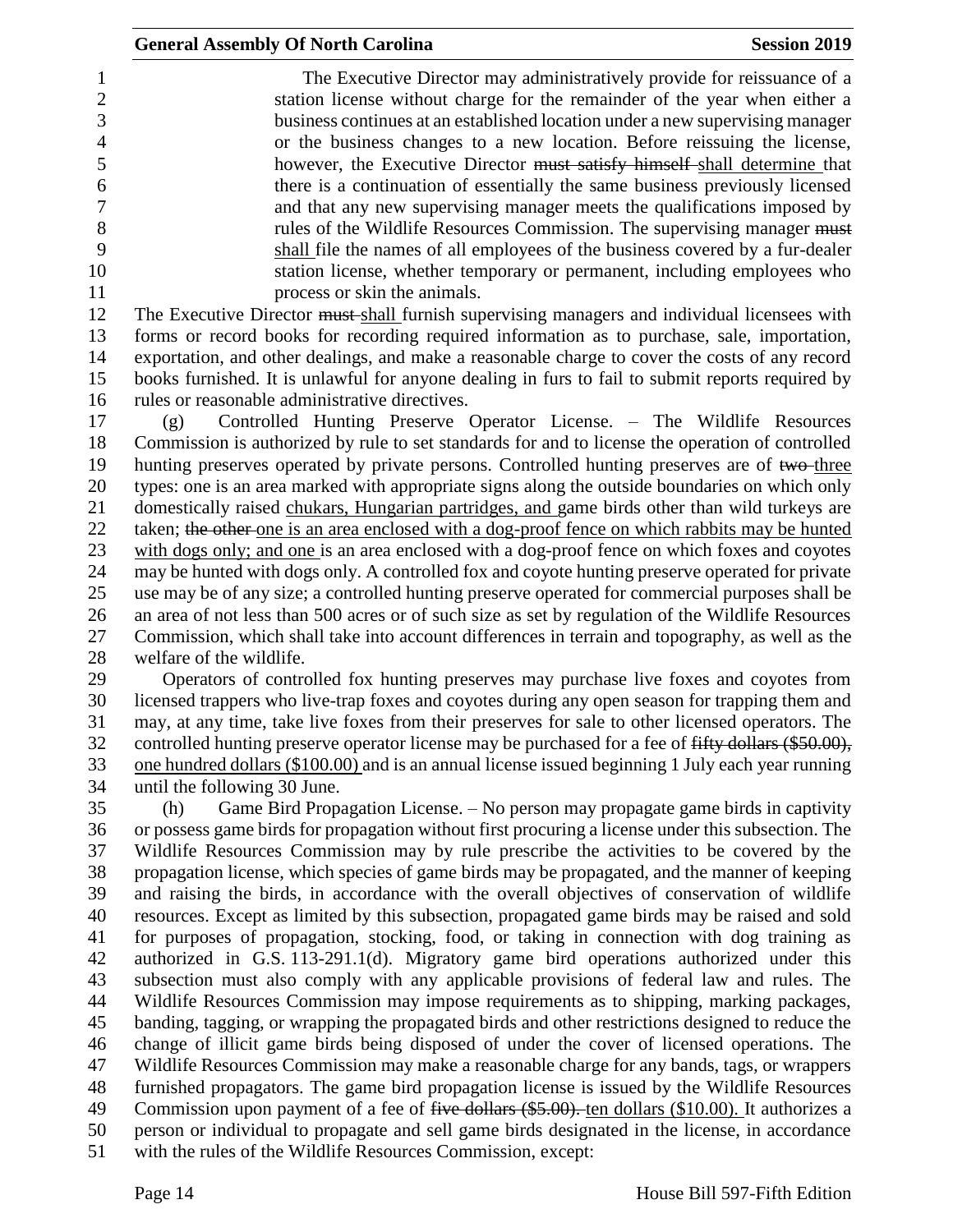|                      | <b>General Assembly Of North Carolina</b><br><b>Session 2019</b>                                                                                                                                                                                                                                                                                                                                                                                                                                   |  |
|----------------------|----------------------------------------------------------------------------------------------------------------------------------------------------------------------------------------------------------------------------------------------------------------------------------------------------------------------------------------------------------------------------------------------------------------------------------------------------------------------------------------------------|--|
| (1)<br>(2)           | Wild turkey and ruffed grouse may not be sold for food.<br>Production and sale of pen-raised quail for food purposes is under the<br>exclusive control of the Department of Agriculture and Consumer Services.<br>The Wildlife Resources Commission, however, may regulate the possession,<br>propagation, and transportation of live pen-raised quail.                                                                                                                                            |  |
| (k)                  | Taxidermy License. - Any individual who engages in taxidermy taxidermy, including                                                                                                                                                                                                                                                                                                                                                                                                                  |  |
|                      | the tanning of hides, involving wildlife for any compensation, including reimbursement for the<br>cost of materials, must first procure a taxidermy license. This license is an annual license issued<br>by the Wildlife Resources Commission for ten dollars (\$10.00). The Wildlife Resources<br>Commission must require a licensee to keep records concerning any wildlife taken or possessed<br>by him; to keep records of the names and addresses of persons bringing him wildlife, the names |  |
|                      | and addresses of persons taking the wildlife if different, and other information concerning the                                                                                                                                                                                                                                                                                                                                                                                                    |  |
|                      | origin of the wildlife; to inspect any applicable licenses or permits pertaining to the taking and                                                                                                                                                                                                                                                                                                                                                                                                 |  |
|                      | possession of wildlife brought to him; to restrict him to taxidermy upon lawfully acquired                                                                                                                                                                                                                                                                                                                                                                                                         |  |
|                      | wildlife; and to keep other pertinent records. fifty dollars (\$50.00). In addition to a taxidermy                                                                                                                                                                                                                                                                                                                                                                                                 |  |
|                      | license, license holders engaging in taxidermy of any species of the family Cervidae must also                                                                                                                                                                                                                                                                                                                                                                                                     |  |
|                      | obtain a taxidermy cervid certification issued by the Wildlife Resources Commission for five                                                                                                                                                                                                                                                                                                                                                                                                       |  |
|                      | dollars (\$5.00), the proceeds of which shall be used to fund the Cervid Health Cooperator                                                                                                                                                                                                                                                                                                                                                                                                         |  |
|                      | Program and for other chronic wasting disease surveillance. The Wildlife Resources Commission                                                                                                                                                                                                                                                                                                                                                                                                      |  |
|                      | is authorized by rule to set standards and reporting requirements for taxidermy licenses and                                                                                                                                                                                                                                                                                                                                                                                                       |  |
|                      | certifications. No taxidermist subject to license requirements may sell any game or game fish in                                                                                                                                                                                                                                                                                                                                                                                                   |  |
|                      | which he deals except that a taxidermist may acquire a valid possessory lien upon game or game                                                                                                                                                                                                                                                                                                                                                                                                     |  |
|                      | fish under the terms of Chapter 44A of the General Statutes and, with a trophy sale permit from                                                                                                                                                                                                                                                                                                                                                                                                    |  |
|                      | the Executive Director, Wildlife Resources Commission, may sell the game or game fish under                                                                                                                                                                                                                                                                                                                                                                                                        |  |
|                      | the procedure authorized in Chapter 44A. Wildlife acquired by a taxidermist is deemed "personal<br>property" for the purposes of Chapter 44A.                                                                                                                                                                                                                                                                                                                                                      |  |
| (l)                  | Wildlife Control Agent License. - Any individual who engages in wildlife damage                                                                                                                                                                                                                                                                                                                                                                                                                    |  |
|                      | control or wildlife removal activities, including bat eviction, for compensation, including                                                                                                                                                                                                                                                                                                                                                                                                        |  |
|                      | reimbursement for the cost of materials, shall first procure a wildlife control agent license. This                                                                                                                                                                                                                                                                                                                                                                                                |  |
|                      | is an annual license issued by the Wildlife Resources Commission for fifty dollars (\$50.00). This                                                                                                                                                                                                                                                                                                                                                                                                 |  |
|                      | license shall not be required for licensed trappers taking wild animals during the established                                                                                                                                                                                                                                                                                                                                                                                                     |  |
|                      | trapping season for that species. The Wildlife Resources Commission is authorized by rule to set                                                                                                                                                                                                                                                                                                                                                                                                   |  |
|                      | standards for and to license wildlife control agents.                                                                                                                                                                                                                                                                                                                                                                                                                                              |  |
| (m)                  | Alligator Control Agent Certification. - In addition to the wildlife control agent                                                                                                                                                                                                                                                                                                                                                                                                                 |  |
|                      | license, any individual who engages in alligator damage control or removal activities for                                                                                                                                                                                                                                                                                                                                                                                                          |  |
|                      | compensation, including reimbursement for the cost of materials, shall first procure an alligator                                                                                                                                                                                                                                                                                                                                                                                                  |  |
|                      | control agent certification. This is an annual certification issued by the Wildlife Resources                                                                                                                                                                                                                                                                                                                                                                                                      |  |
|                      | Commission for twenty-five dollars (\$25.00). The Wildlife Resources Commission is authorized                                                                                                                                                                                                                                                                                                                                                                                                      |  |
|                      | by rule to set standards for and to certify alligator control agents. This certification does not                                                                                                                                                                                                                                                                                                                                                                                                  |  |
|                      | include privileges conveyed with an endangered species permit. The endangered species permit                                                                                                                                                                                                                                                                                                                                                                                                       |  |
|                      | shall be obtained prior to conducting activities under the authorization of this certification."                                                                                                                                                                                                                                                                                                                                                                                                   |  |
|                      | <b>SECTION 6.(m)</b> G.S. 113-274 reads as rewritten:                                                                                                                                                                                                                                                                                                                                                                                                                                              |  |
| "§ 113-274. Permits. |                                                                                                                                                                                                                                                                                                                                                                                                                                                                                                    |  |
| (a)                  | As used in this Article, the word "permit" refers to a written authorization issued                                                                                                                                                                                                                                                                                                                                                                                                                |  |
|                      | without charge by an employee or agent of the Wildlife Resources Commission to an individual                                                                                                                                                                                                                                                                                                                                                                                                       |  |
|                      | or a person-to conduct some activity over which the Wildlife Resources Commission has                                                                                                                                                                                                                                                                                                                                                                                                              |  |
|                      | jurisdiction. Unless otherwise specified, permits are issued at no cost. When a more limited<br>duration period is not set by the Executive Director, permits are valid through December 31 in                                                                                                                                                                                                                                                                                                     |  |
|                      | any calendar year. When sale of wildlife resources is permitted, rules or the directives of the                                                                                                                                                                                                                                                                                                                                                                                                    |  |
|                      |                                                                                                                                                                                                                                                                                                                                                                                                                                                                                                    |  |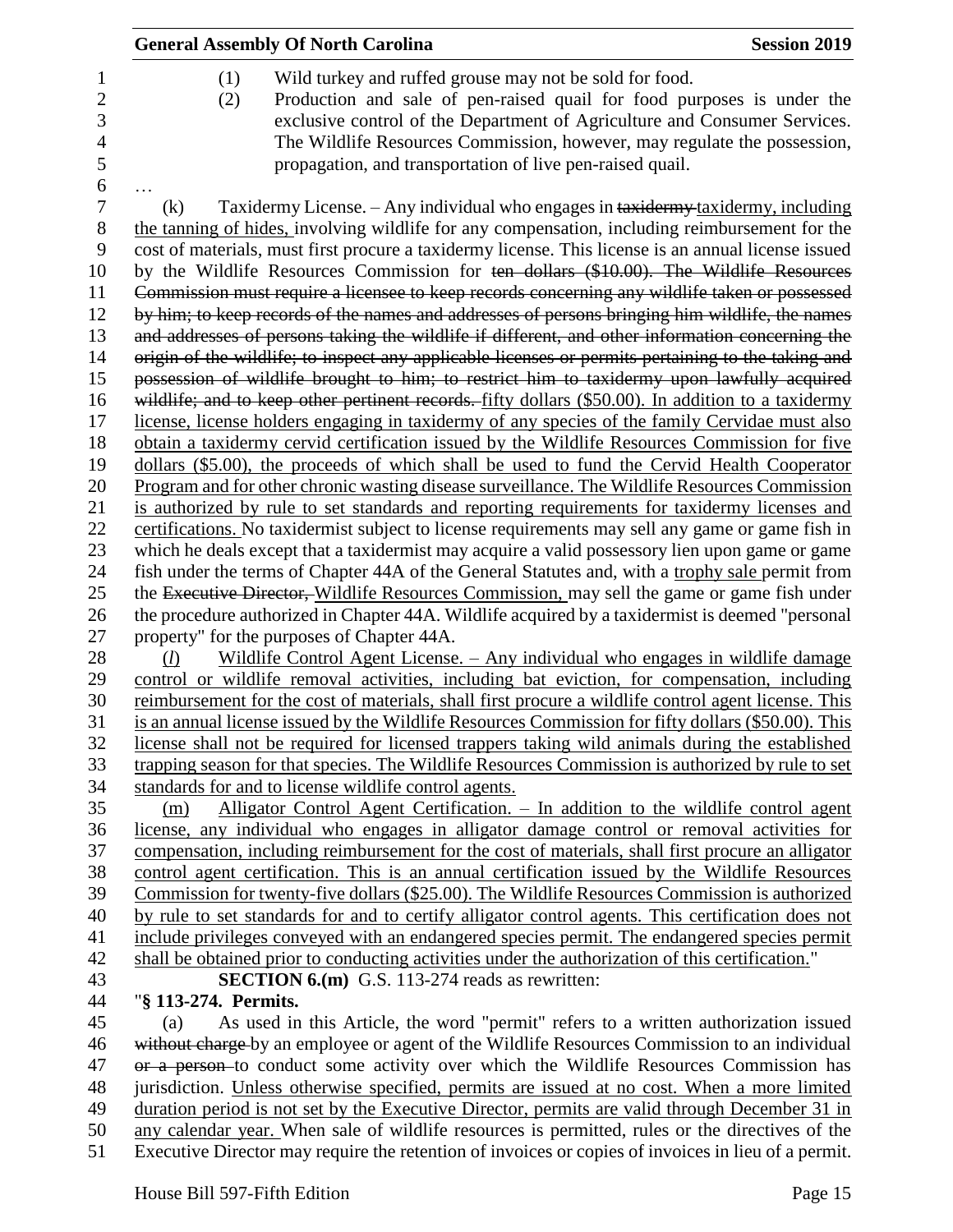|                                                                      |                                                                                                                                                                                                   |                                                                                                    | <b>General Assembly Of North Carolina</b><br><b>Session 2019</b>                                                                                                                                                                                                                                                                                                                                                                                                                                                                                                                                                            |  |  |  |  |
|----------------------------------------------------------------------|---------------------------------------------------------------------------------------------------------------------------------------------------------------------------------------------------|----------------------------------------------------------------------------------------------------|-----------------------------------------------------------------------------------------------------------------------------------------------------------------------------------------------------------------------------------------------------------------------------------------------------------------------------------------------------------------------------------------------------------------------------------------------------------------------------------------------------------------------------------------------------------------------------------------------------------------------------|--|--|--|--|
| 1<br>$\sqrt{2}$<br>3                                                 | (b)<br>(c)                                                                                                                                                                                        |                                                                                                    | Except as otherwise specifically provided, no one may engage in any activity for<br>which a permit is required without having first procured a current and valid permit.<br>The Wildlife Resources Commission may issue the following permits:                                                                                                                                                                                                                                                                                                                                                                              |  |  |  |  |
| $\overline{4}$<br>5<br>6<br>$\overline{7}$<br>$8\,$<br>9<br>10<br>11 |                                                                                                                                                                                                   | (1c)                                                                                               | Possession Permit. Permit $-$ (\$10.00). Authorizes the possession of dead<br>wildlife or other wildlife resources lawfully acquired. The Wildlife Resources<br>Commission may by rule implement the issuance and supervision of this<br>permit, in accordance with governing laws and rules respecting the possession<br>of wildlife. Any substantial deviation from reasonable requirements imposed<br>by rule or administratively under the authority of this section renders the<br>possession of the wildlife unlawful.                                                                                                |  |  |  |  |
| 12<br>13<br>14<br>15<br>16<br>17<br>18<br>19<br>20                   |                                                                                                                                                                                                   | (3)                                                                                                | Exportation or Importation Permit. Permit $-$ (\$10.00). Authorizes the<br>exportation or importation of wildlife resources from or into the State or from<br>county to county. The Wildlife Resources Commission may by rule<br>implement the issuance and supervision of this permit, in accordance with<br>governing laws and rules respecting the exportation and importation of<br>wildlife resources. Any substantial deviation from reasonable requirements<br>imposed by rule or administratively under the authority of this section renders<br>the importation or exportation of the wildlife resources unlawful. |  |  |  |  |
| 21<br>22<br>23<br>24<br>25<br>26                                     |                                                                                                                                                                                                   | (3a)                                                                                               | Trophy Wildlife Sale Permit. Permit $-$ (\$10.00). Authorizes the owner of<br>lawfully taken and possessed dead wildlife specimens or their parts that are<br>mounted, stuffed, or otherwise permanently preserved to sell identified<br>individual specimens that may lawfully be sold under applicable laws and<br>rules.                                                                                                                                                                                                                                                                                                 |  |  |  |  |
| 27<br>28<br>29<br>30<br>31                                           |                                                                                                                                                                                                   | (3d)                                                                                               | Endangered Species Permit $-$ (\$10.00). Authorizes the collection, possession,<br>or survey of endangered species. The Wildlife Resources Commission may<br>by rule set standards and requirements for this permit. The Wildlife Resources<br>Commission may enact rules utilizing replacement costs of wildlife resources<br>to offset the impact of collection, possession, or survey activities.                                                                                                                                                                                                                        |  |  |  |  |
| 32<br>33<br>34<br>35                                                 |                                                                                                                                                                                                   | (3e)<br>$\ldots$ "                                                                                 | Field Trial Permit - (\$10.00). Authorizes an individual to hold a<br>Commission-sanctioned field trial for dogs in accordance with governing laws<br>and rules adopted and implemented by the Wildlife Resources Commission.                                                                                                                                                                                                                                                                                                                                                                                               |  |  |  |  |
| 36                                                                   |                                                                                                                                                                                                   |                                                                                                    | <b>SECTION 6.(n)</b> G.S. 113-275 reads as rewritten:                                                                                                                                                                                                                                                                                                                                                                                                                                                                                                                                                                       |  |  |  |  |
| 37                                                                   |                                                                                                                                                                                                   |                                                                                                    | "§ 113-275. General provisions respecting licenses and permits.                                                                                                                                                                                                                                                                                                                                                                                                                                                                                                                                                             |  |  |  |  |
| 38                                                                   | (a)                                                                                                                                                                                               |                                                                                                    | The Wildlife Resources Commission is authorized to make agreements with other                                                                                                                                                                                                                                                                                                                                                                                                                                                                                                                                               |  |  |  |  |
| 39                                                                   |                                                                                                                                                                                                   | jurisdictions as to reciprocal honoring of licenses in the best interests of the conservation of   |                                                                                                                                                                                                                                                                                                                                                                                                                                                                                                                                                                                                                             |  |  |  |  |
| 40                                                                   |                                                                                                                                                                                                   | wildlife resources.                                                                                |                                                                                                                                                                                                                                                                                                                                                                                                                                                                                                                                                                                                                             |  |  |  |  |
| 41<br>42                                                             | Notwithstanding the fees specified for nonresident individuals by G.S. 113-270.2,<br>$\left( a1\right)$<br>113-270.3, 113-270.4, 113-270.5, 113-271, 113-272, 113-272.2, and 113-273, 113-273, or |                                                                                                    |                                                                                                                                                                                                                                                                                                                                                                                                                                                                                                                                                                                                                             |  |  |  |  |
| 43                                                                   | Wildlife Resources Commission rules, if the Wildlife Resources Commission finds that a state                                                                                                      |                                                                                                    |                                                                                                                                                                                                                                                                                                                                                                                                                                                                                                                                                                                                                             |  |  |  |  |
| 44                                                                   | has a nonresident license fee related to wildlife resources that exceeds the fee for a comparable                                                                                                 |                                                                                                    |                                                                                                                                                                                                                                                                                                                                                                                                                                                                                                                                                                                                                             |  |  |  |  |
| 45                                                                   | nonresident license in North Carolina, the Wildlife Resources Commission may, by resolution in                                                                                                    |                                                                                                    |                                                                                                                                                                                                                                                                                                                                                                                                                                                                                                                                                                                                                             |  |  |  |  |
| 46                                                                   | official session, increase the nonresident license fee applicable to citizens of that state to an                                                                                                 |                                                                                                    |                                                                                                                                                                                                                                                                                                                                                                                                                                                                                                                                                                                                                             |  |  |  |  |
| 47                                                                   | amount equal to the fee a North Carolina resident is required to pay in that state.                                                                                                               |                                                                                                    |                                                                                                                                                                                                                                                                                                                                                                                                                                                                                                                                                                                                                             |  |  |  |  |
| 48                                                                   |                                                                                                                                                                                                   | The action of the Wildlife Resources Commission to increase a fee pursuant to this subsection      |                                                                                                                                                                                                                                                                                                                                                                                                                                                                                                                                                                                                                             |  |  |  |  |
| 49                                                                   |                                                                                                                                                                                                   | is not subject to the provisions of Article 2A of Chapter 150B of the General Statutes. The action |                                                                                                                                                                                                                                                                                                                                                                                                                                                                                                                                                                                                                             |  |  |  |  |
| 50                                                                   |                                                                                                                                                                                                   | of the Wildlife Resources Commission to increase a fee pursuant to this subsection becomes         |                                                                                                                                                                                                                                                                                                                                                                                                                                                                                                                                                                                                                             |  |  |  |  |
| 51                                                                   |                                                                                                                                                                                                   | effective on the date specified by the Wildlife Resources Commission.                              |                                                                                                                                                                                                                                                                                                                                                                                                                                                                                                                                                                                                                             |  |  |  |  |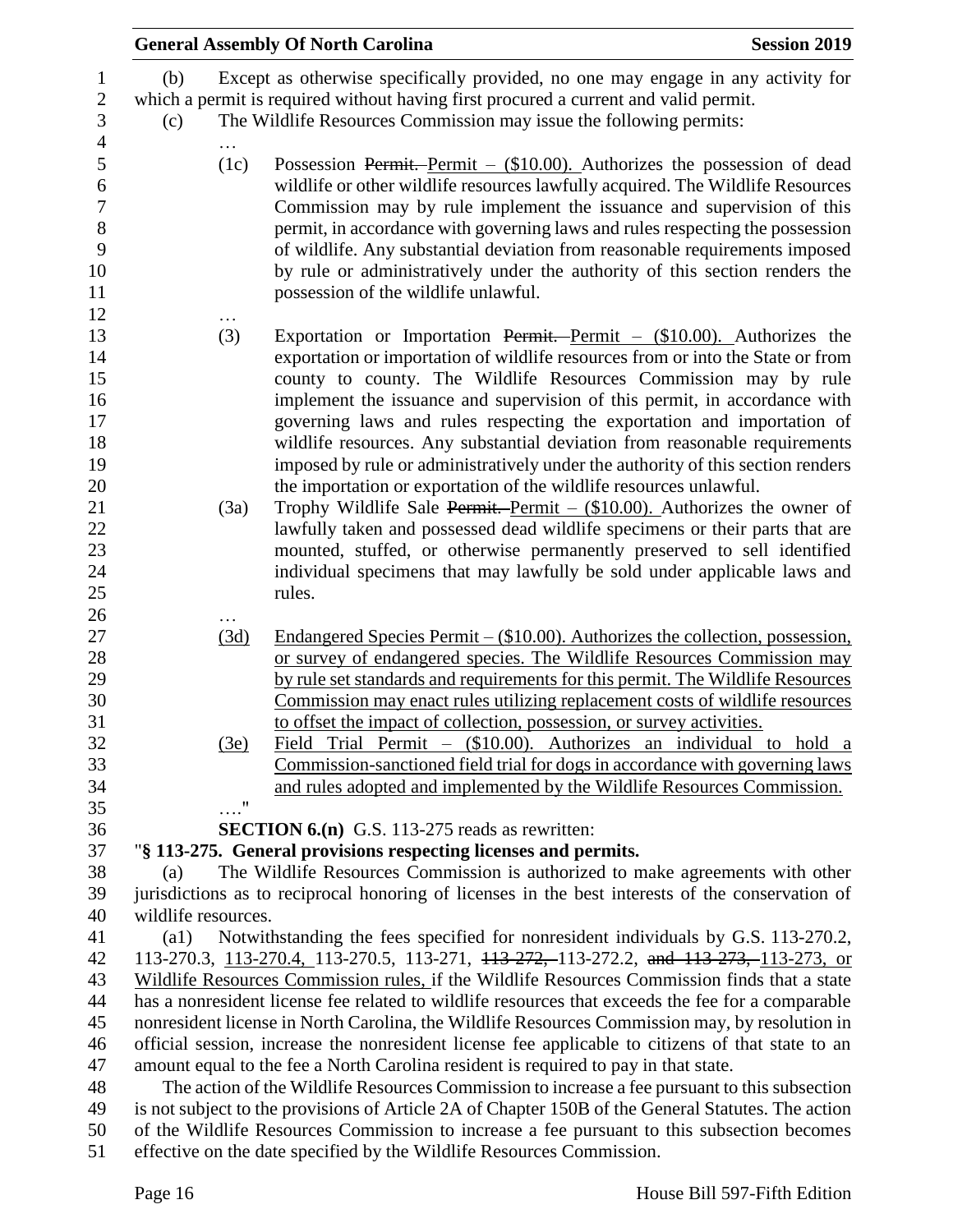… (k) A person may use a bow and arrow to take nongame fish in inland and joint fishing waters subject to any applicable rule of the Wildlife Resources Commission regarding seasons, creel limits, type of weapon or subsidiary gear, or any other restriction necessary for the conservation of wildlife under the authority of the following licenses: (1) All of the combination hunting and fishing licenses issued pursuant to G.S. 113-270.1C; (2) All of the sportsman licenses issued pursuant to G.S. 113-270.1D; (3) The hunting licenses issued pursuant to G.S. 113- 270.2(c)(1), (2), (3), (5), 10 and (6); 11 (4) The hook-and-line fishing licenses issued pursuant to  $G.S.$   $113-271(d)(1),(2)$ , G.S. 113-271(d)(2), (3), (4), (5), (6), (8), and (9); and (5) All of the special device fishing licenses issued pursuant to G.S. 113-272.2." **SECTION 6.(o)** G.S. 113-276 reads as rewritten: "**§ 113-276. Exemptions and exceptions to license and permit requirements.** … (d) Except as otherwise provided in this Subchapter, individuals under 16 years of age are exempt from the hunting and trapping license requirements of G.S. 113-270.1B(a) and G.S. 113-270.3(a), G.S. 113-270.3, except that such individuals are not exempt from the American alligator licenses established in G.S. 113-270.3(b)(6) and G.S. 113-270.3(b)(7), elk licenses established in G.S. 113-270.3(b)(8) and G.S. 113-270.3(b)(9), and the falconry license described in G.S. 113-270.3(b)(4). Individuals under 16 may hunt under this exemption, provided that the hunter is accompanied by an adult of at least 18 years of age who is licensed to hunt in this State. For purposes of this section, "accompanied" means that the licensed adult maintains a proximity that enables the adult to monitor the activities of the hunter by remaining within sight and hearing distance at all times without use of electronic devices. Upon successfully obtaining 27 the hunter education certificate of competency required by G.S. 113-270.1A(a), a hunter may hunt under the license exemption until age 16 without adult accompaniment. Individuals under 16 years of age are exempt from the fishing license requirements of G.S. 113-270.1B(a), 113-272, and 113-271. … (*l*2) A resident of this State who is a member of the Armed Forces of the United States serving outside the State, or who is serving on full-time active military duty outside the State in a reserve component of the Armed Forces of the United States as defined in 10 U.S.C. 10101, is

 exempt from the hunting and fishing license requirements of G.S. 113-270.1B, G.S. 113-270.3(b)(1), G.S. 113-270.3(b)(3), G.S. 113-270.3(b)(5), G.S. 113-271, G.S. 113-272, G.S. 113-272.2(c)(1), and the Coastal Recreational Fishing License requirements of G.S. 113-174.2 while that person is on leave in this State for 30 days or less. In order to qualify for the exemption provided under this subsection, the person shall have on his or her person at all times during the hunting or fishing activity the person's military identification card and a copy of the official document issued by the person's service unit confirming that the person is on authorized leave from a duty station outside this State.

 A person exempted from licensing requirements under this subsection is responsible for complying with any reporting requirements prescribed by rule of the Wildlife Resources Commission, complying with the hunter education requirements of G.S. 113-270.1A, purchasing any federal migratory waterfowl stamps as a result of waterfowl hunting activity, and complying with any other requirements that the holder of a North Carolina license is subject to.

 (m) The fourth day of July of each year is declared a free fishing day to promote the sport of fishing and no hook-and-line fishing license is required to fish in any of the public waters of the State on that day. All other laws and rules pertaining to hook-and-line fishing apply.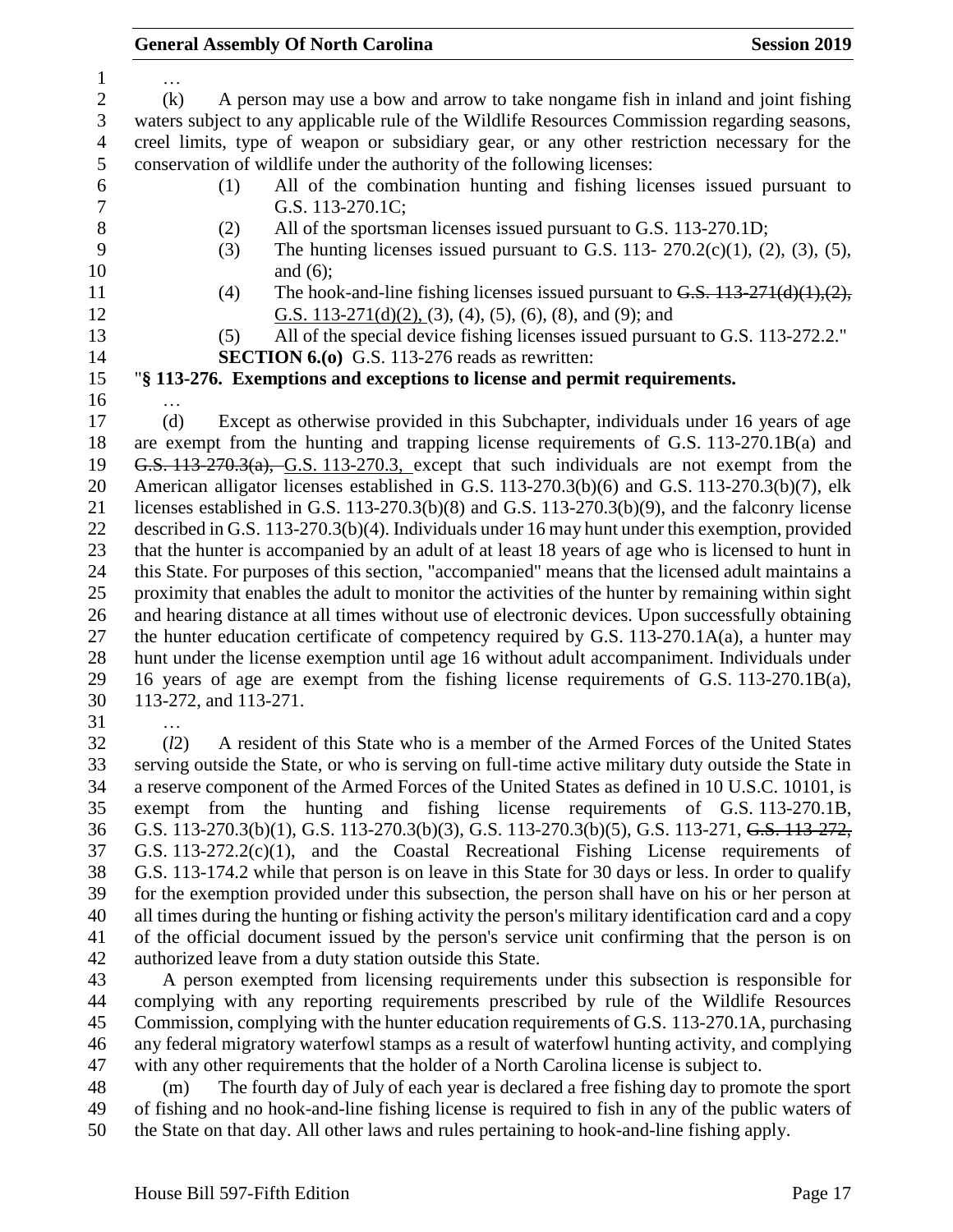| $\mathbf{1}$     | (n)         | The Wildlife Resources Commission may adopt rules to exempt individuals from the                      |
|------------------|-------------|-------------------------------------------------------------------------------------------------------|
| $\mathbf{2}$     | hunting     | fishing<br>license<br>requirements of G.S. 113-270.1B,<br>$113 - 270.3(b)(1)$ ,<br>and                |
| 3                |             | $113-270.3(b)(1a)$ , $113-270.3(b)(1b)$ , $113-270.3(b)(2)$ , $113-270.3(b)(3)$ , $113-270.3(b)(5)$ , |
| $\overline{4}$   |             | 113-271, $113-272$ , and $113-272.2(c)(1)$ who participate in organized hunting and fishing events    |
| 5                |             | for the specified time and place of the event when the purpose of the event is consistent with the    |
| 6                |             | conservation objectives of the Commission. A person exempted from licensing requirements              |
| $\boldsymbol{7}$ |             | under this subsection is responsible for complying with any reporting requirements prescribed         |
| $8\,$            |             | by rule of the Wildlife Resources Commission, purchasing any federal migratory waterfowl              |
| 9                |             | stamps as a result of waterfowl hunting activity, and complying with any other requirements that      |
| 10               |             | the holder of a North Carolina license is subject to. Those exempted persons shall comply with        |
| 11               |             | the hunter safety requirements of G.S. 113-270.1A or shall be accompanied by a properly               |
| 12               |             | licensed adult who maintains a proximity to the license exempt individual which enables the           |
| 13               |             | adult to monitor the activities of, and communicate with, the individual at all times."               |
|                  |             |                                                                                                       |
| 14               |             | <b>SECTION 6.(p)</b> G.S. 113-276.1 reads as rewritten:                                               |
| 15               |             | "§ 113-276.1. Regulatory authority of Wildlife Resources Commission as to license                     |
| 16               |             | requirements and exemptions.                                                                          |
| 17               |             | In its discretion and in accordance with the best interests of the conservation of wildlife           |
| 18               |             | resources, the Wildlife Resources Commission may implement the provisions of this Article with        |
| 19               | rules that: |                                                                                                       |
| 20               |             | [Reserved.]<br>(1)                                                                                    |
| 21               |             | Regulate license requirements and exemptions applying to the taking of<br>(2)                         |
| 22               |             | wildlife on particular waters forming or lying across a county boundary where                         |
| 23               |             | there may be confusion as to the location of the boundary, hardship imposed                           |
| 24               |             | as to the location of the boundary, or difficulty of administering or enforcing                       |
| 25               |             | the law with respect to the actual boundary location.                                                 |
| 26               |             | (3)<br>Require persons subject to license requirements, and persons exempt from                       |
| 27               |             | license requirements, to carry, display, or produce identification that may be                        |
| 28               |             | necessary to substantiate the person's entitlement to a particular license or to                      |
| 29               |             | a particular exemption from license requirements.                                                     |
| 30               |             | Require individuals aboard vessels or carrying weapons or other gear that may<br>(4)                  |
| 31               |             | be used to take wildlife resources, and in an area at a time wildlife resources                       |
| 32               |             | may be taken, to exhibit identification that includes the individual's name and                       |
| 33               |             | current address. More than one piece of identification, including a vehicle                           |
| 34               |             | driver license, may be required to be exhibited, if available.                                        |
| 35               |             | Implement a system of tagging and reporting fur-bearing animals and big<br>(5)                        |
| 36               |             | game. Upon the implementation of a tagging system for any species of                                  |
| 37               |             | fur-bearing animal, the Wildlife Resources Commission may charge a                                    |
| 38               |             | reasonable fee to defray its costs, not to exceed two dollars twenty five cents                       |
| 39               |             | $(*2.25)$ per tag, costs for each tag furnished. The price of the big game hunting                    |
| 40               |             | license includes the cost of big game tags."                                                          |
| 41               |             | <b>SECTION 6.(q)</b> G.S. 113-276.2 reads as rewritten:                                               |
| 42               |             | "§ 113-276.2. Licensees and permittees subject to administrative control; refusal to issue            |
| 43               |             | or reissue, suspension, and revocation of their licenses and permits; court orders                    |
|                  |             |                                                                                                       |
| 44<br>45         |             | of suspension.                                                                                        |
|                  | (a)         | This section applies to the administrative control of:                                                |
| 46               |             | Persons, other than individual hunters and fishermen taking wildlife as<br>(1)                        |
| 47               |             | sportsmen, holding permits under this Article;                                                        |
| 48               |             | Individuals holding special device licenses under G.S. $113-272.2(c)(1)$ , $(1a)$ ,<br>(2)            |
| 49               |             | $(2)$ , and $(2a)$ ;                                                                                  |
| 50               |             | (3)<br>Individuals holding collection licenses under G.S. 113-272.4;                                  |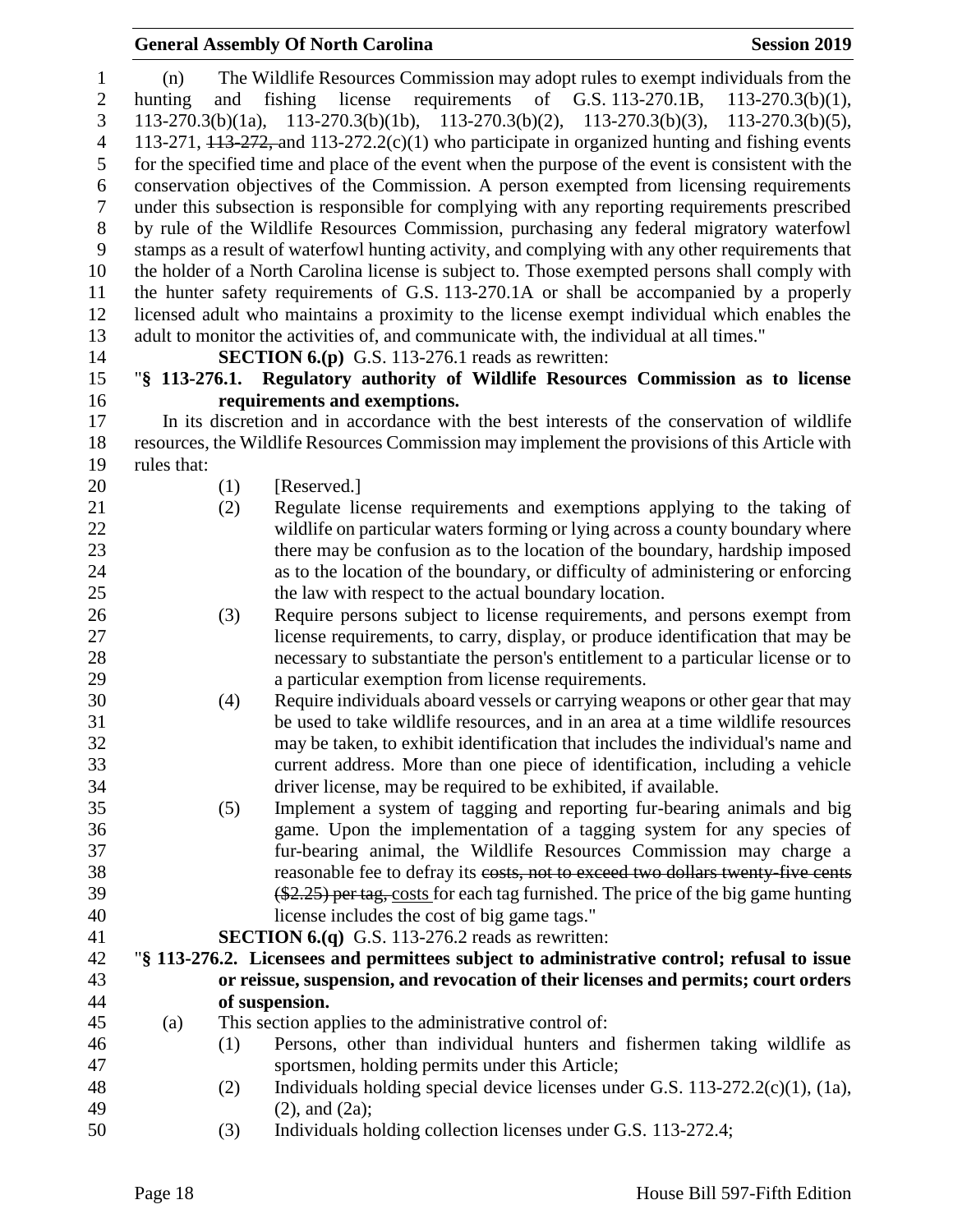|                 |                    | <b>General Assembly Of North Carolina</b>                                                             |         |           |          |       |                                                                                                                                                                   | <b>Session 2019</b> |
|-----------------|--------------------|-------------------------------------------------------------------------------------------------------|---------|-----------|----------|-------|-------------------------------------------------------------------------------------------------------------------------------------------------------------------|---------------------|
|                 | (4)                | Individuals<br>G.S. 113-272.6; and                                                                    | holding | captivity | licenses | under | G.S. 113-272.5                                                                                                                                                    | and                 |
|                 | (5)                | Persons holding dealer-licenses under G.S. 113-273.                                                   |         |           |          |       |                                                                                                                                                                   |                     |
| $\ldots$ "      |                    |                                                                                                       |         |           |          |       |                                                                                                                                                                   |                     |
|                 |                    |                                                                                                       |         |           |          |       |                                                                                                                                                                   |                     |
|                 |                    | <b>TRAPPER IDENTIFICATION NUMBERS</b>                                                                 |         |           |          |       |                                                                                                                                                                   |                     |
|                 |                    | <b>SECTION 7.</b> G.S. 113-291.6(b) reads as rewritten:                                               |         |           |          |       |                                                                                                                                                                   |                     |
| " $(b)$         |                    | No one may take wild animals by trapping with any steel-jaw, leghold, or conibear                     |         |           |          |       |                                                                                                                                                                   |                     |
| trap unless it: |                    |                                                                                                       |         |           |          |       |                                                                                                                                                                   |                     |
|                 | (1)                | Has a jaw spread of not more than seven and one-half inches.                                          |         |           |          |       |                                                                                                                                                                   |                     |
|                 | (2)                |                                                                                                       |         |           |          |       | Is horizontally offset with closed jaw spread of at least three sixteenths of an<br>inch for a trap with a jaw spread of more than five and one-half inches. This |                     |
|                 |                    |                                                                                                       |         |           |          |       | subdivision does not apply if the trap is set in the water with quick-drown type                                                                                  |                     |
|                 |                    | of set.                                                                                               |         |           |          |       |                                                                                                                                                                   |                     |
|                 | (3)                | Is smooth edged and without teeth or spikes.                                                          |         |           |          |       |                                                                                                                                                                   |                     |
|                 | (4)                |                                                                                                       |         |           |          |       | Has a weather-resistant permanent tag attached legibly giving the trapper's                                                                                       |                     |
|                 |                    |                                                                                                       |         |           |          |       | name and address-name, address, and trapper identification number provided                                                                                        |                     |
|                 |                    |                                                                                                       |         |           |          |       | by the Wildlife Resources Commission and the Wildlife Resources                                                                                                   |                     |
|                 |                    | Commission telephone number to report wildlife violations.                                            |         |           |          |       |                                                                                                                                                                   |                     |
|                 |                    | A steel-jaw or leghold trap set on dry land with solid anchor may not have a trap chain longer        |         |           |          |       |                                                                                                                                                                   |                     |
|                 |                    | than eight inches from trap to anchor unless fitted with a shock-absorbing device approved by         |         |           |          |       |                                                                                                                                                                   |                     |
|                 |                    | the Wildlife Resources Commission."                                                                   |         |           |          |       |                                                                                                                                                                   |                     |
|                 |                    |                                                                                                       |         |           |          |       |                                                                                                                                                                   |                     |
|                 |                    | <b>ENFORCEMENT AUTHORITY FOR WRC INSPECTORS AND PROTECTORS</b>                                        |         |           |          |       |                                                                                                                                                                   |                     |
|                 |                    | <b>SECTION 8.(a)</b> G.S. 106-202.15 reads as rewritten:                                              |         |           |          |       |                                                                                                                                                                   |                     |
|                 |                    | "§ 106-202.15. Powers and duties of the Board.                                                        |         |           |          |       |                                                                                                                                                                   |                     |
|                 |                    | The Board shall have all of the following powers and duties:                                          |         |           |          |       |                                                                                                                                                                   |                     |
|                 | (10)               |                                                                                                       |         |           |          |       | To cooperate or enter into formal agreements with any agency of this State or                                                                                     |                     |
|                 |                    |                                                                                                       |         |           |          |       | of any other state or of the federal government for the purpose of enforcing                                                                                      |                     |
|                 |                    | any of the provisions of this Article.                                                                |         |           |          |       |                                                                                                                                                                   |                     |
|                 | $\pmb{\mathsf{H}}$ |                                                                                                       |         |           |          |       |                                                                                                                                                                   |                     |
|                 |                    | <b>SECTION 8.(b)</b> G.S. 113-136 reads as rewritten:                                                 |         |           |          |       |                                                                                                                                                                   |                     |
|                 |                    | "§ 113-136. Enforcement authority of inspectors and protectors; refusal to obey or allow              |         |           |          |       |                                                                                                                                                                   |                     |
|                 |                    | inspection by inspectors and protectors.                                                              |         |           |          |       |                                                                                                                                                                   |                     |
| (a)             |                    | Inspectors and protectors are granted the powers of peace officers anywhere in this                   |         |           |          |       |                                                                                                                                                                   |                     |
|                 |                    | State, and beyond its boundaries to the extent provided by law, in enforcing all matters within       |         |           |          |       |                                                                                                                                                                   |                     |
|                 |                    | their respective subject-matter jurisdiction as set out in this section.                              |         |           |          |       |                                                                                                                                                                   |                     |
| (b)             |                    | The jurisdiction of inspectors extends to all matters within the jurisdiction of the                  |         |           |          |       |                                                                                                                                                                   |                     |
|                 |                    | Department set out in this Subchapter, Part 5D of Article 7 of Chapter 143B of the General            |         |           |          |       |                                                                                                                                                                   |                     |
|                 |                    | Statutes, Article 5 of Chapter 76 of the General Statutes, and Article 2 of Chapter 77 of the         |         |           |          |       |                                                                                                                                                                   |                     |
|                 |                    | General Statutes, and to all other matters within the jurisdiction of the Department which it directs |         |           |          |       |                                                                                                                                                                   |                     |
|                 |                    | inspectors to enforce. In addition, inspectors have jurisdiction over all offenses involving          |         |           |          |       |                                                                                                                                                                   |                     |
|                 |                    | property of or leased to or managed by the Department in connection with the conservation of          |         |           |          |       |                                                                                                                                                                   |                     |
|                 |                    | marine and estuarine resources.                                                                       |         |           |          |       |                                                                                                                                                                   |                     |
| (c)             |                    | The jurisdiction of protectors extends to all matters within the jurisdiction of the                  |         |           |          |       |                                                                                                                                                                   |                     |
|                 |                    | Wildlife Resources Commission, whether set out in this Chapter, Chapter 75A, Chapter 143,             |         |           |          |       |                                                                                                                                                                   |                     |
|                 |                    | Chapter 143B, or elsewhere. The Wildlife Resources Commission is specifically granted                 |         |           |          |       |                                                                                                                                                                   |                     |
|                 |                    | jurisdiction over all aspects of:                                                                     |         |           |          |       |                                                                                                                                                                   |                     |
|                 | (1)                | Boating and water safety;                                                                             |         |           |          |       |                                                                                                                                                                   |                     |
|                 | (2)                | Hunting and trapping;                                                                                 |         |           |          |       |                                                                                                                                                                   |                     |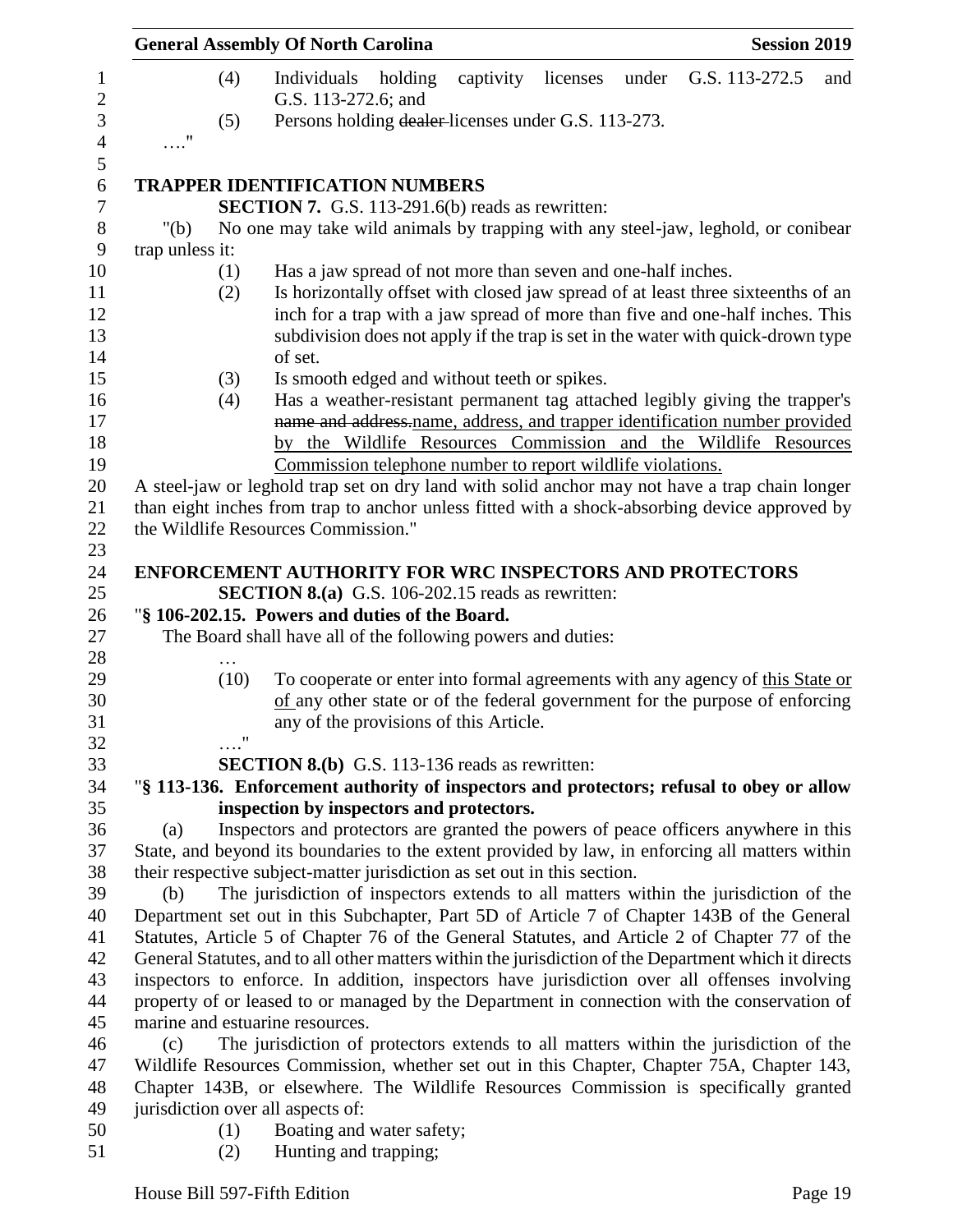|                        | <b>General Assembly Of North Carolina</b>                                                                                                                                                                                                                                                      | <b>Session 2019</b> |
|------------------------|------------------------------------------------------------------------------------------------------------------------------------------------------------------------------------------------------------------------------------------------------------------------------------------------|---------------------|
|                        | Fishing, exclusive of fishing under the jurisdiction of the Marine Fisheries<br>(3)<br>Commission; and                                                                                                                                                                                         |                     |
|                        | Activities in woodlands and on inland waters governed by G.S. 106-908 to<br>(4)<br>G.S. 106-910.                                                                                                                                                                                               |                     |
|                        | In addition, protectors have jurisdiction over all offenses involving property of or leased by the                                                                                                                                                                                             |                     |
| in G.S. $113-264(c)$ . | Wildlife Resources Commission or occurring on wildlife refuges, game lands, or boating and<br>fishing access areas managed by the Wildlife Resources Commission. The authority of protectors<br>over offenses on public hunting grounds is governed by the jurisdiction granted the Commission |                     |
| (c1)                   | Inspectors and protectors have jurisdiction to enforce the provisions of Article 19B of                                                                                                                                                                                                        |                     |
|                        | Chapter 106 of the General Statutes pursuant to and within the parameters of a formal agreement                                                                                                                                                                                                |                     |
|                        | entered into under G.S. 106-202.15(10).                                                                                                                                                                                                                                                        |                     |
| $\ldots$ "             |                                                                                                                                                                                                                                                                                                |                     |
|                        |                                                                                                                                                                                                                                                                                                |                     |
|                        | BEAVER MANAGEMENT ASSISTANCE PROGRAM CHANGES                                                                                                                                                                                                                                                   |                     |
|                        | <b>SECTION 9.</b> G.S. 113-291.10 reads as rewritten:                                                                                                                                                                                                                                          |                     |
|                        | "§ 113-291.10. Beaver Damage Control Advisory Board.                                                                                                                                                                                                                                           |                     |
| (a)                    | There is established the Beaver Damage Control Advisory Board. The Board shall                                                                                                                                                                                                                 |                     |
|                        | consist of nine members, as follows:                                                                                                                                                                                                                                                           |                     |
|                        | The Executive Director of the North Carolina<br>(1)                                                                                                                                                                                                                                            | Wildlife Resources  |
|                        | Commission, or his designee, who shall serve as chair;                                                                                                                                                                                                                                         |                     |
|                        | The Commissioner of Agriculture, or a designee;<br>(2)                                                                                                                                                                                                                                         |                     |
|                        | The Assistant Commissioner of the North Carolina Forest Service of the<br>(3)                                                                                                                                                                                                                  |                     |
|                        | Department of Agriculture and Consumer Services, or a designee;                                                                                                                                                                                                                                |                     |
|                        | The Director of the Division of Soil and Water Conservation of the<br>(4)                                                                                                                                                                                                                      |                     |
|                        | Department of Agriculture and Consumer Services, or a designee;                                                                                                                                                                                                                                |                     |
|                        | The Director of the North Carolina Cooperative Extension Service, or a<br>(5)                                                                                                                                                                                                                  |                     |
|                        | designee; A representative of the North Carolina Association of County                                                                                                                                                                                                                         |                     |
|                        | Commissioners;                                                                                                                                                                                                                                                                                 |                     |
|                        | (6)<br>The Secretary of Transportation, or a designee;                                                                                                                                                                                                                                         |                     |
|                        | The State Director of the Wildlife Services Division of the Animal and Plant<br>(7)                                                                                                                                                                                                            |                     |
|                        | Health Inspection Service, U.S. Department of Agriculture, or a designee;                                                                                                                                                                                                                      |                     |
|                        | The President of the North Carolina Farm Bureau Federation, Inc., or a<br>(8)                                                                                                                                                                                                                  |                     |
|                        | designee, representing private landowners; and                                                                                                                                                                                                                                                 |                     |
|                        | A representative of the North Carolina Forestry Association.<br>(9)                                                                                                                                                                                                                            |                     |
| (b)                    | The Beaver Damage Control Advisory Board shall develop a statewide program to                                                                                                                                                                                                                  |                     |
|                        | control beaver damage on private and public lands. The Beaver Damage Control Advisory Board                                                                                                                                                                                                    |                     |
|                        | shall act in an advisory capacity to the Wildlife Resources Commission in the implementation of                                                                                                                                                                                                |                     |
|                        | the program. In developing the program, the Board shall:                                                                                                                                                                                                                                       |                     |
|                        | Orient the program primarily toward public health and safety and toward<br>(1)                                                                                                                                                                                                                 |                     |
|                        | landowner assistance, providing some relief to landowners through beaver                                                                                                                                                                                                                       |                     |
|                        | control and management rather than eradication;                                                                                                                                                                                                                                                |                     |
|                        | Develop a priority system for responding to complaints about beaver damage;<br>(2)                                                                                                                                                                                                             |                     |
|                        | (3)<br>Develop a system for documenting all activities associated with beaver                                                                                                                                                                                                                  |                     |
|                        | damage control, so as to facilitate evaluation of the program;                                                                                                                                                                                                                                 |                     |
|                        | Provide educational activities as a part of the program, such as printed<br>(4)                                                                                                                                                                                                                |                     |
|                        | materials, on-site instructions, and local workshops; and                                                                                                                                                                                                                                      |                     |
|                        | (5)<br>Provide for the hiring of personnel necessary to implement beaver damage                                                                                                                                                                                                                |                     |
|                        | control activities, administer the program, and set salaries of personnel.                                                                                                                                                                                                                     |                     |
|                        | No later than March 15 December 1 of each year, the Board shall issue a report to the Wildlife                                                                                                                                                                                                 |                     |
|                        | Resources Commission, the Senate and House Appropriations Subcommittees on Natural and                                                                                                                                                                                                         |                     |
|                        |                                                                                                                                                                                                                                                                                                |                     |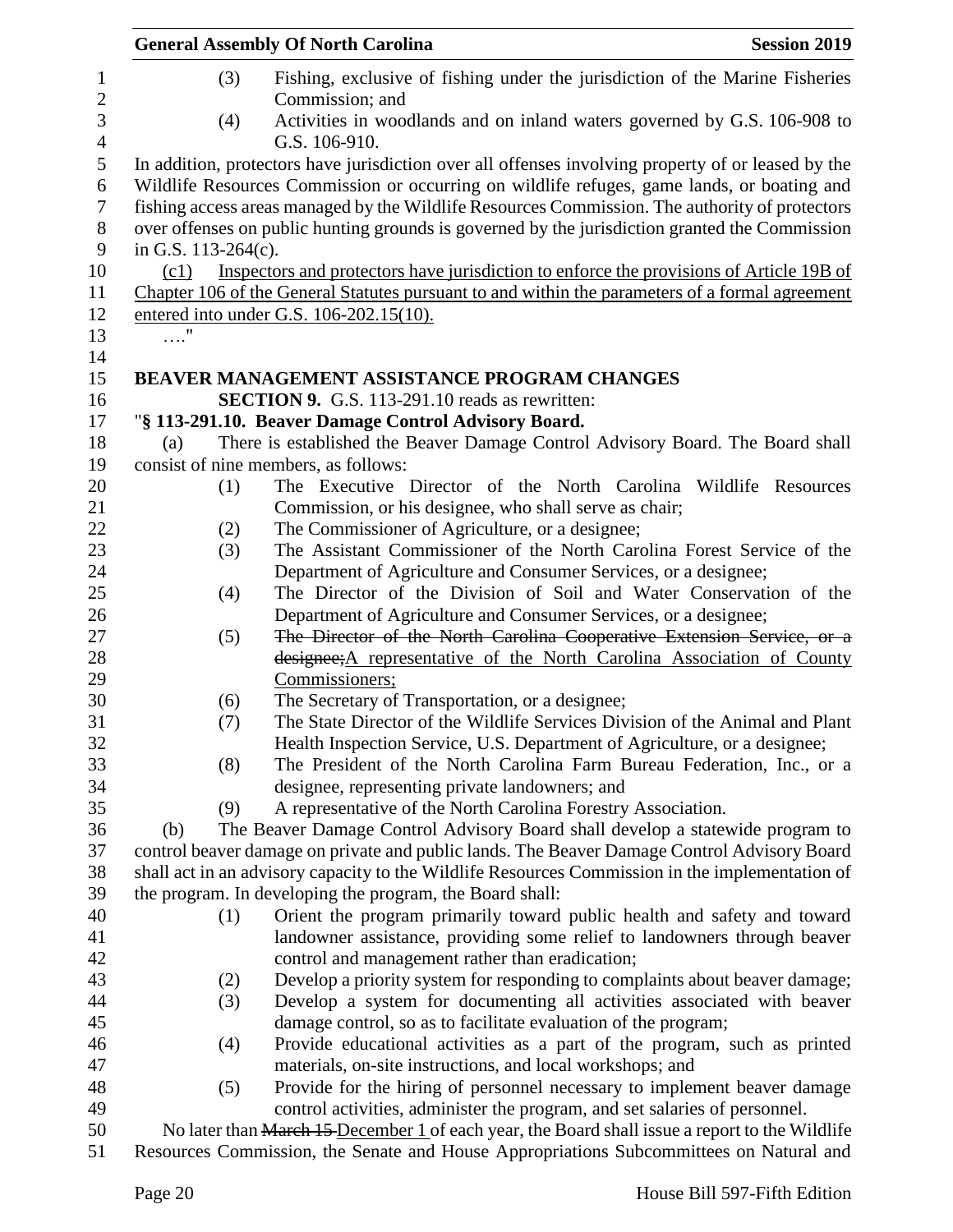Economic Resources, and the Fiscal Research Division on the results of the program during the preceding year. (c) The Wildlife Resources Commission shall implement the program, and may enter a cooperative agreement with the Wildlife Services Division of the Animal and Plant Health Inspection Service, United States Department of Agriculture, to accomplish the program. (d) Notwithstanding G.S. 113-291.6(d) or any other law, it is lawful to use snares when trapping beaver pursuant to the beaver damage control program developed pursuant to this section. The provisions of Chapter 218 of the 1975 Session Laws; Chapter 492 of the 1951 Session Laws, as amended by Chapter 506 of the 1955 Session Laws; and Chapter 1011 of the 1983 Session Laws do not apply to trapping carried out in implementing the beaver damage control program developed pursuant to this section. (e) In case of any conflict between G.S. 113-291.6(a) and G.S. 113-291.6(b) and this section, this section prevails. (f) Each county that volunteers wishes to participate in this program for a given State fiscal year shall provide written notification of its wish to participate no later than September 30 16 of that year-May 1 of the preceding fiscal year and shall commit-remit the sum of four-six 17 thousand dollars (\$4,000) (\$6,000) in local funds no later than September 30 of that year. July 31 of the fiscal year for which enrollment is sought. Funds, as appropriated for this program each fiscal year of the biennium, shall be paid from funds available to the Wildlife Resources Commission to provide the State share necessary to support this program, provided the sum of at least twenty-five thousand dollars (\$25,000) in federal funds is available each fiscal year of the biennium to provide the federal share." **CHANGES TO REGULATION OF CERTAIN REPTILES SECTION 10.(a)** G.S. 14-417 reads as rewritten: "**§ 14-417. Regulation of ownership or use of venomous reptiles.** (a) It shall be unlawful for any person to own, possess, use, transport, or traffic in any venomous reptile that is not housed in a sturdy and secure enclosure. Permanent enclosures Enclosures shall be designed to be escape-proof, bite-proof, and have an operable lock. Transport containers shall be designed to be escape-proof and bite-proof. (b) Each enclosure shall be clearly and visibly labeled "Venomous Reptile Inside" with scientific name, common name, appropriate antivenin, and owner's identifying information noted on the container. A written bite protocol that includes emergency contact information, local animal control office, the name and location of suitable antivenin, first aid procedures, and treatment guidelines, as well as an escape recovery plan must be within sight of permanent housing, and a copy must accompany the transport of any venomous reptile. (c) In the event of an escape of a venomous reptile, the owner or possessor of the venomous reptile shall immediately notify local law enforcement." **SECTION 10.(b)** G.S. 14-417.1 reads as rewritten: "**§ 14-417.1. Regulation of ownership or use of large constricting snakes.** (a) As used in this Article, large constricting snakes shall mean: Reticulated Python, Python reticulatus; Burmese Python, Python molurus; African Rock Python, Python sebae; Amethystine Python, Morelia amethistina; and Green Anaconda, Eunectes murinus; or any of their subspecies or hybrids. (b) It shall be unlawful for any person to own, possess, use, transport, or traffic in any of 46 the large constricting snakes that are not housed in a sturdy and secure enclosure. Permanent 47 enclosures Enclosures shall be designed to be escape-proof and shall have an operable lock. Transport containers shall be designed to be escape-proof. (c) Each enclosure shall be labeled clearly and visibly with the scientific name, common

 name, number of specimens, and owner's identifying information. A written safety protocol and escape recovery plan shall be within sight of permanent housing, and a copy shall accompany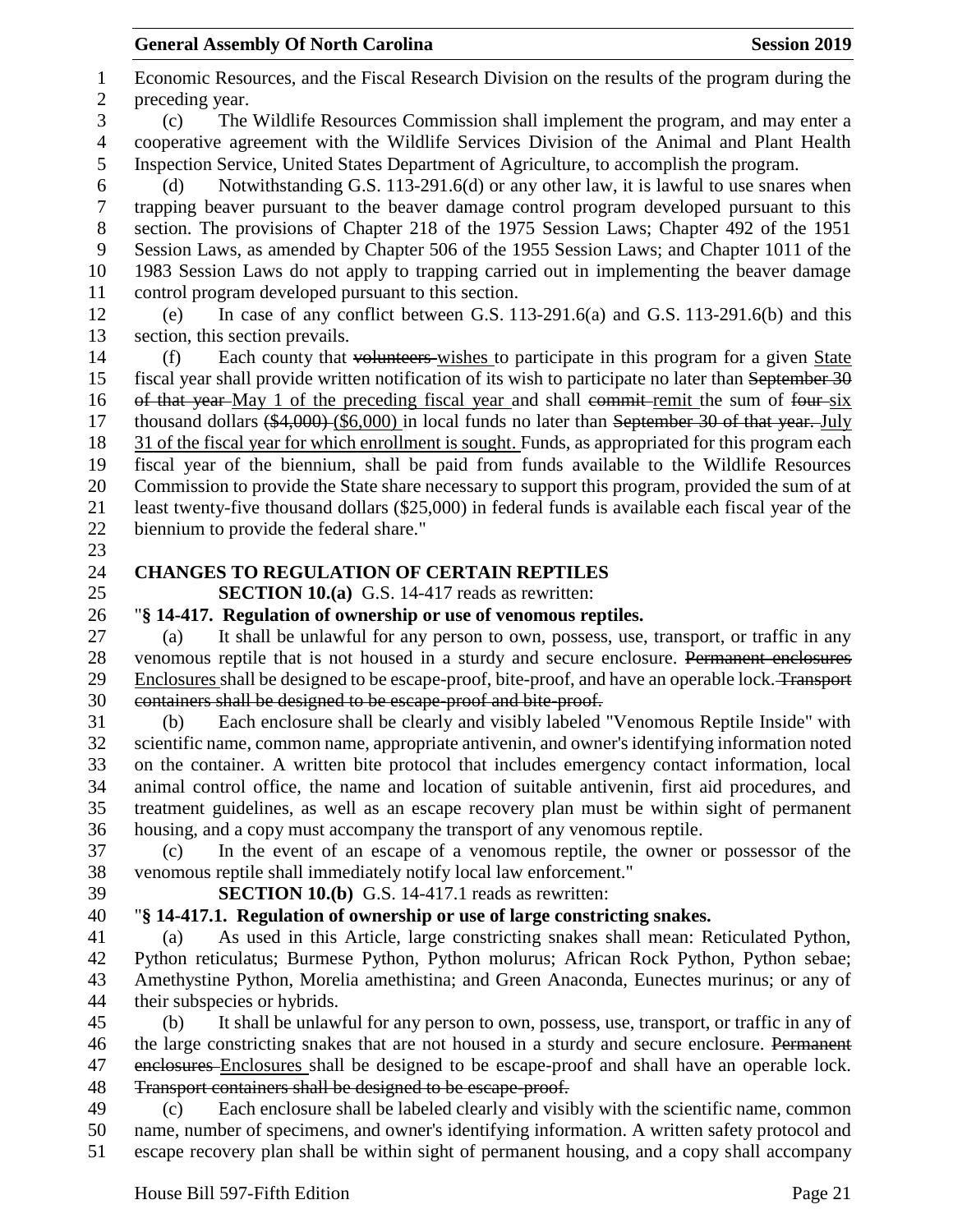| <b>General Assembly Of North Carolina</b><br><b>Session 2019</b>                                                                                                                                      |
|-------------------------------------------------------------------------------------------------------------------------------------------------------------------------------------------------------|
| the transport of any of the large constricting snakes. The safety protocol shall include emergency                                                                                                    |
| contact information, identification of the local animal control office, and first aid procedures.                                                                                                     |
| In the event of an escape of a large constricting snake, the owner or possessor shall<br>(d)                                                                                                          |
| immediately notify local law enforcement."                                                                                                                                                            |
| <b>SECTION 10.(c)</b> G.S. 14-417.2 reads as rewritten:                                                                                                                                               |
| "§ 14-417.2. Regulation of ownership or use of crocodilians.                                                                                                                                          |
| All crocodilians, excluding the American alligator, shall be regulated under this<br>(a)                                                                                                              |
| Article. It shall be unlawful for any person to own, possess, use, transport, or traffic in any                                                                                                       |
| crocodilian that is not housed in a sturdy and secure enclosure. Permanent enclosures shall be                                                                                                        |
| designed to be escape-proof and have a fence of sufficient strength to prevent contact between                                                                                                        |
| an observer and the crocodilian and shall have an operable lock. Transport containers shall be                                                                                                        |
| designed to be escape proof.escape-proof and shall be locked.                                                                                                                                         |
| A written safety protocol and escape recovery plan shall be within sight of permanent<br>(b)                                                                                                          |
| housing, and a copy must accompany the transport of any crocodilian.                                                                                                                                  |
| In the event of the escape of a crocodilian, the owner or possessor shall immediately<br>(c)                                                                                                          |
| notify local law enforcement."                                                                                                                                                                        |
| <b>SECTION 10.(d)</b> G.S. 14-419 reads as rewritten:                                                                                                                                                 |
| "§ 14-419. Investigation of suspected violations; seizure and examination of reptiles;                                                                                                                |
| disposition of reptiles.                                                                                                                                                                              |
| In any case in which any a law-enforcement officer or animal control officer has<br>(a)                                                                                                               |
| probable cause to believe that any of the provisions of this Article have been or are about to be                                                                                                     |
| violated, it shall be the duty of the officer and the officer is authorized, empowered, and directed                                                                                                  |
| authorized and empowered to immediately investigate the violation or impending violation and                                                                                                          |
| to consult with representatives of the North Carolina Museum of Natural Sciences or the North                                                                                                         |
| Carolina Zoological Park or a designated representative of either the Museum or Zoological Park                                                                                                       |
| the North Carolina Department of Natural and Cultural Resources to identify the species, assist                                                                                                       |
| with determining interim disposition, and recommend appropriate and safe methods to handle                                                                                                            |
| and seize the reptile or reptiles involved, to seize the reptile or reptiles involved, and the officer                                                                                                |
| is authorized and directed to deliver: (i) a reptile believed to be venomous to the North Carolina                                                                                                    |
| State Museum of Natural Sciences or to its designated representative for examination for the                                                                                                          |
| purpose of ascertaining whether the reptile is regulated under this Article; and, (ii) a reptile<br>believed to be a large constricting snake or crocodilian to the North Carolina Zoological Park or |
| to its designated representative for the purpose of ascertaining whether the reptile is regulated                                                                                                     |
| under this Article. In any case in which a law enforcement officer or animal control officer                                                                                                          |
| involved. In the case of escape, or if an officer, with probable cause to believe that reptile is being                                                                                               |
| owned, possessed, used, transported, or trafficked in violation of this Article, determines that                                                                                                      |
| there is an immediate risk to officer safety or public safety, the officer shall not be required to                                                                                                   |
| consult with representatives of the North Carolina Museum of Natural Sciences or the North                                                                                                            |
| Carolina Zoological Park as provided by this subsection and may kill the reptile.                                                                                                                     |
| If If, based on available information, the officer, the Museum or Museum, the<br>(b)                                                                                                                  |
| Zoological Park or their designated representatives find a designated representative of the                                                                                                           |
| Department of Natural and Cultural Resources finds that a seized reptile is a venomous reptile,                                                                                                       |
| large constricting snake, or crocodilian regulated under this Article, the Museum or the                                                                                                              |
| Zoological Park or their designated representative a designated representative of the Department                                                                                                      |
| of Natural and Cultural Resources shall determine assist the officer with determining an interim                                                                                                      |
| disposition of the reptile in a manner consistent with the safety of the public, until a final                                                                                                        |
| disposition is determined by a court of competent jurisdiction. In the case of a venomous reptile                                                                                                     |
| for which antivenin approved by the United States Food and Drug Administration is not readily                                                                                                         |
| available, the reptile may be euthanized unless the species is protected under the federal                                                                                                            |
| Endangered Species Act of 1973. Where the Museum or the Zoological Park or their designated                                                                                                           |
| representative determines euthanasia is determined to be the appropriate interim disposition, or                                                                                                      |
|                                                                                                                                                                                                       |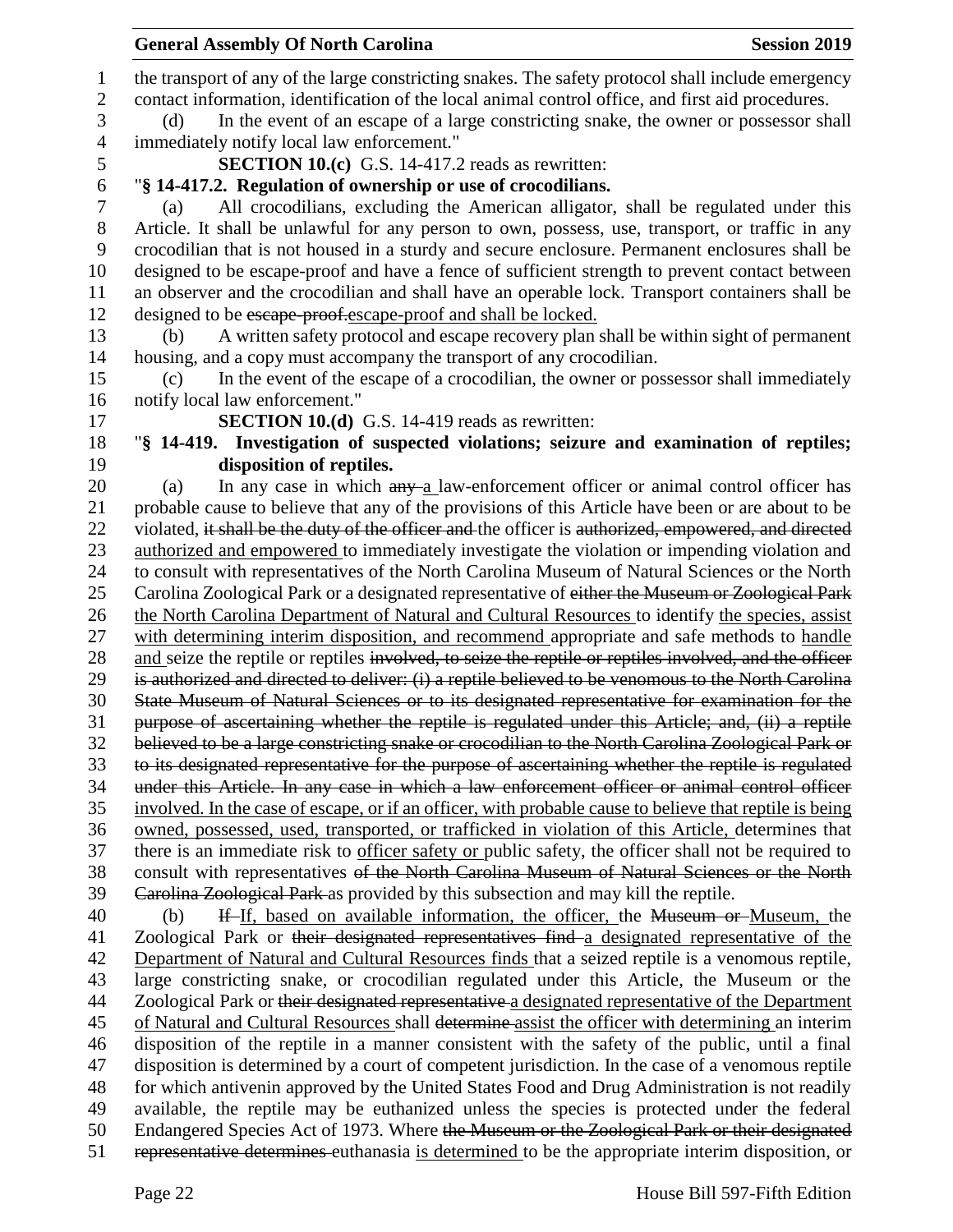|                                    |                          |          | <b>General Assembly Of North Carolina</b>                                                                                                                                                                                                                                                                                                                                                                                                                                                                                                                                                                         | <b>Session 2019</b> |
|------------------------------------|--------------------------|----------|-------------------------------------------------------------------------------------------------------------------------------------------------------------------------------------------------------------------------------------------------------------------------------------------------------------------------------------------------------------------------------------------------------------------------------------------------------------------------------------------------------------------------------------------------------------------------------------------------------------------|---------------------|
| $\mathbf{1}$<br>$\mathbf{2}$       |                          |          | where a reptile seized pursuant to this Article dies of natural or unintended causes, the Museum,<br>the Zoological Park, or their designated representatives parties involved shall not be liable to the                                                                                                                                                                                                                                                                                                                                                                                                         |                     |
| 3<br>$\overline{4}$<br>5<br>6<br>7 | reptile's owner.<br>(b1) |          | Upon conviction of any offense contained in this Article, the court shall order a final<br>disposition of the confiscated venomous reptiles, large constricting snakes, or crocodilians,<br>which may include the transfer of title to the State of North Carolina and shall include<br>reimbursement by the owner for the necessary expenses incurred in the seizure, delivery, and                                                                                                                                                                                                                              |                     |
| 8                                  | storage thereof.         |          |                                                                                                                                                                                                                                                                                                                                                                                                                                                                                                                                                                                                                   |                     |
| 9<br>10<br>11<br>12<br>13<br>14    | (c)                      |          | If the Museum or the Zoological Park or their designated representatives find that the<br>reptile is not a venomous reptile, large constricting snake, or crocodilian regulated under this<br>Article, and either no eriminal warrants-criminal citations, warrants, or indictments are initiated<br>against the owner in connection with the reptile within 10 days of initial seizure, or a court of<br>law determines that the reptile is not being owned, possessed, used, transported, or trafficked in<br>violation of this Article, then it shall be the duty of the law enforcement officer to return the |                     |
| 15                                 |                          |          | reptile or reptiles to the person from whom they were seized within 15 days.days of the seizure."                                                                                                                                                                                                                                                                                                                                                                                                                                                                                                                 |                     |
| 16<br>17                           |                          |          | <b>SECTION 10.(e)</b> G.S. 14-420 is repealed.                                                                                                                                                                                                                                                                                                                                                                                                                                                                                                                                                                    |                     |
| 18                                 |                          |          | DEFINE BAITED AREA FOR PURPOSES OF WILD TURKEY HUNTING                                                                                                                                                                                                                                                                                                                                                                                                                                                                                                                                                            |                     |
| 19                                 |                          |          | <b>SECTION 11.</b> G.S. 113-291.1 reads as rewritten:                                                                                                                                                                                                                                                                                                                                                                                                                                                                                                                                                             |                     |
| 20                                 |                          |          | "§ 113-291.1. Manner of taking wild animals and wild birds.                                                                                                                                                                                                                                                                                                                                                                                                                                                                                                                                                       |                     |
| 21                                 | $\ddotsc$                |          |                                                                                                                                                                                                                                                                                                                                                                                                                                                                                                                                                                                                                   |                     |
| 22<br>23                           | (b)                      | $\cdots$ | No wild animals or wild birds may be taken:                                                                                                                                                                                                                                                                                                                                                                                                                                                                                                                                                                       |                     |
| 24                                 |                          | (2)      | With the use or aid of any artificial light, net, trap, snare, electronic or recorded                                                                                                                                                                                                                                                                                                                                                                                                                                                                                                                             |                     |
| 25                                 |                          |          | animal or bird call, or fire, except as may be otherwise provided by statute[;]                                                                                                                                                                                                                                                                                                                                                                                                                                                                                                                                   |                     |
| 26                                 |                          |          | provided, however, that the Wildlife Resources Commission may adopt rules                                                                                                                                                                                                                                                                                                                                                                                                                                                                                                                                         |                     |
| 27                                 |                          |          | prescribing seasons and the manner of taking of wild animals and wild birds                                                                                                                                                                                                                                                                                                                                                                                                                                                                                                                                       |                     |
| 28<br>29                           |                          |          | with the use of artificial light and electronic calls. No wild birds may be taken                                                                                                                                                                                                                                                                                                                                                                                                                                                                                                                                 |                     |
| 30                                 |                          |          | with the use or aid of salt, grain, fruit, or other bait. No black bear may be<br>taken with the use or aid of any salt, salt lick, grain, fruit, honey, sugar-based                                                                                                                                                                                                                                                                                                                                                                                                                                              |                     |
| 31                                 |                          |          | material, animal parts or products, or other bait, except as provided by the                                                                                                                                                                                                                                                                                                                                                                                                                                                                                                                                      |                     |
| 32                                 |                          |          | rules of the Wildlife Resources Commission. However, no rule established by                                                                                                                                                                                                                                                                                                                                                                                                                                                                                                                                       |                     |
| 33                                 |                          |          | the Wildlife Resources Commission shall allow for the taking of a black bear                                                                                                                                                                                                                                                                                                                                                                                                                                                                                                                                      |                     |
| 34                                 |                          |          | with the use and aid of bear bait attractants, including scented sprays, aerosols,                                                                                                                                                                                                                                                                                                                                                                                                                                                                                                                                |                     |
| 35                                 |                          |          | scent balls, and scent powders, and no rule established by the Wildlife                                                                                                                                                                                                                                                                                                                                                                                                                                                                                                                                           |                     |
| 36                                 |                          |          | Resources Commission shall allow for the taking of a black bear while it is                                                                                                                                                                                                                                                                                                                                                                                                                                                                                                                                       |                     |
| 37                                 |                          |          | consuming bait. No wild turkey may knowingly be taken from an area-within                                                                                                                                                                                                                                                                                                                                                                                                                                                                                                                                         |                     |
| 38                                 |                          |          | 300 yards of any place in which bait has been placed until the expiration of 10                                                                                                                                                                                                                                                                                                                                                                                                                                                                                                                                   |                     |
| 39                                 |                          |          | days after the bait has been consumed or otherwise removed. The taking of                                                                                                                                                                                                                                                                                                                                                                                                                                                                                                                                         |                     |
| 40                                 |                          |          | wild animals and wild birds with poisons, drugs, explosives, and electricity is                                                                                                                                                                                                                                                                                                                                                                                                                                                                                                                                   |                     |
| 41                                 |                          |          | governed by G.S. 113-261, G.S. 113-262, and Article 22A of this Subchapter.                                                                                                                                                                                                                                                                                                                                                                                                                                                                                                                                       |                     |
| 42<br>43                           |                          |          | Upon finding that the placement of processed food products in areas<br>frequented by black bears is detrimental to the health of individual black bears                                                                                                                                                                                                                                                                                                                                                                                                                                                           |                     |
| 44                                 |                          |          | or is attracting and holding black bears in an area to the extent that the natural                                                                                                                                                                                                                                                                                                                                                                                                                                                                                                                                |                     |
| 45                                 |                          |          | pattern of movement and distribution of black bears is disrupted and bears'                                                                                                                                                                                                                                                                                                                                                                                                                                                                                                                                       |                     |
| 46                                 |                          |          | vulnerability to mortality factors, including hunting, is increased to a level that                                                                                                                                                                                                                                                                                                                                                                                                                                                                                                                               |                     |
| 47                                 |                          |          | causes concern for the population, the Wildlife Resources Commission may                                                                                                                                                                                                                                                                                                                                                                                                                                                                                                                                          |                     |
| 48                                 |                          |          | adopt rules to regulate, restrict, or prohibit the placement of those products                                                                                                                                                                                                                                                                                                                                                                                                                                                                                                                                    |                     |
| 49                                 |                          |          | and prescribe time limits during which hunting is prohibited in areas where                                                                                                                                                                                                                                                                                                                                                                                                                                                                                                                                       |                     |
| 50                                 |                          |          | those products have been placed.                                                                                                                                                                                                                                                                                                                                                                                                                                                                                                                                                                                  |                     |